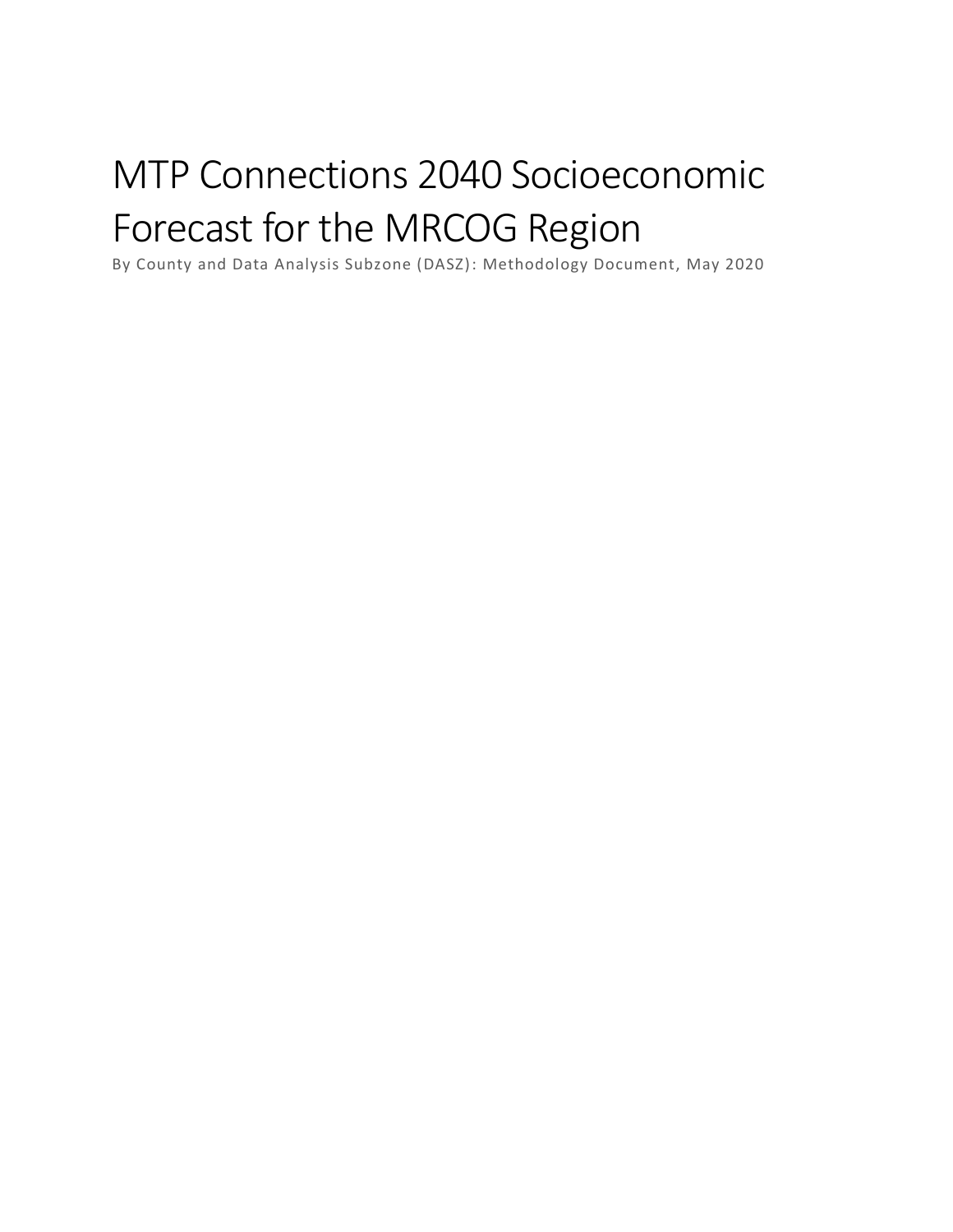# **Table of Contents**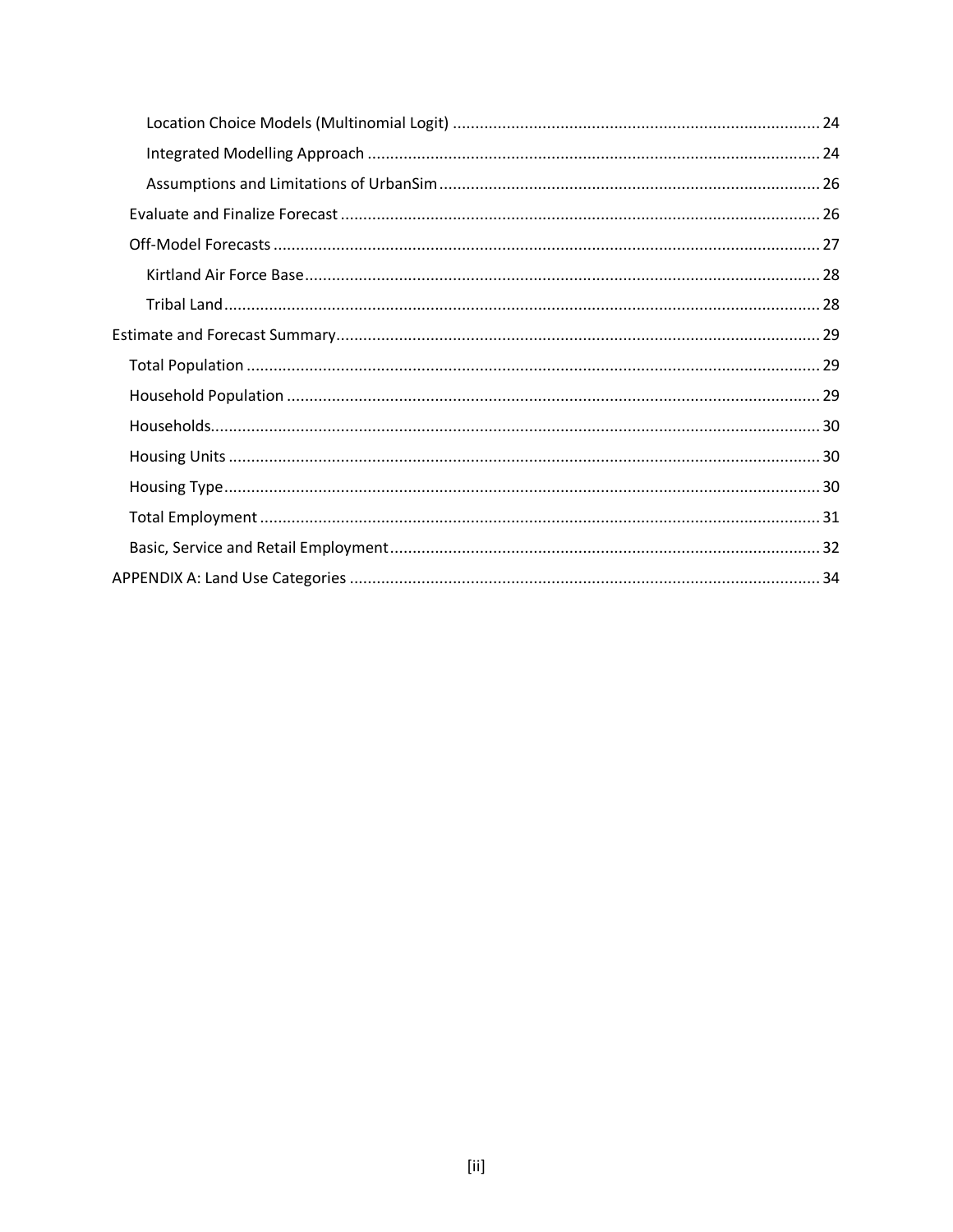#### **LIST OF FIGURES**

| Figure 12: Sample probability of a manufacturing firm locating on a particular parcel  22 |  |
|-------------------------------------------------------------------------------------------|--|
|                                                                                           |  |
|                                                                                           |  |
| Figure 15: Forecast Differences by County when Applying an Integrated Model Approach  25  |  |
|                                                                                           |  |
|                                                                                           |  |
|                                                                                           |  |
|                                                                                           |  |
|                                                                                           |  |
|                                                                                           |  |
|                                                                                           |  |
|                                                                                           |  |

#### **LIST OF MAPS**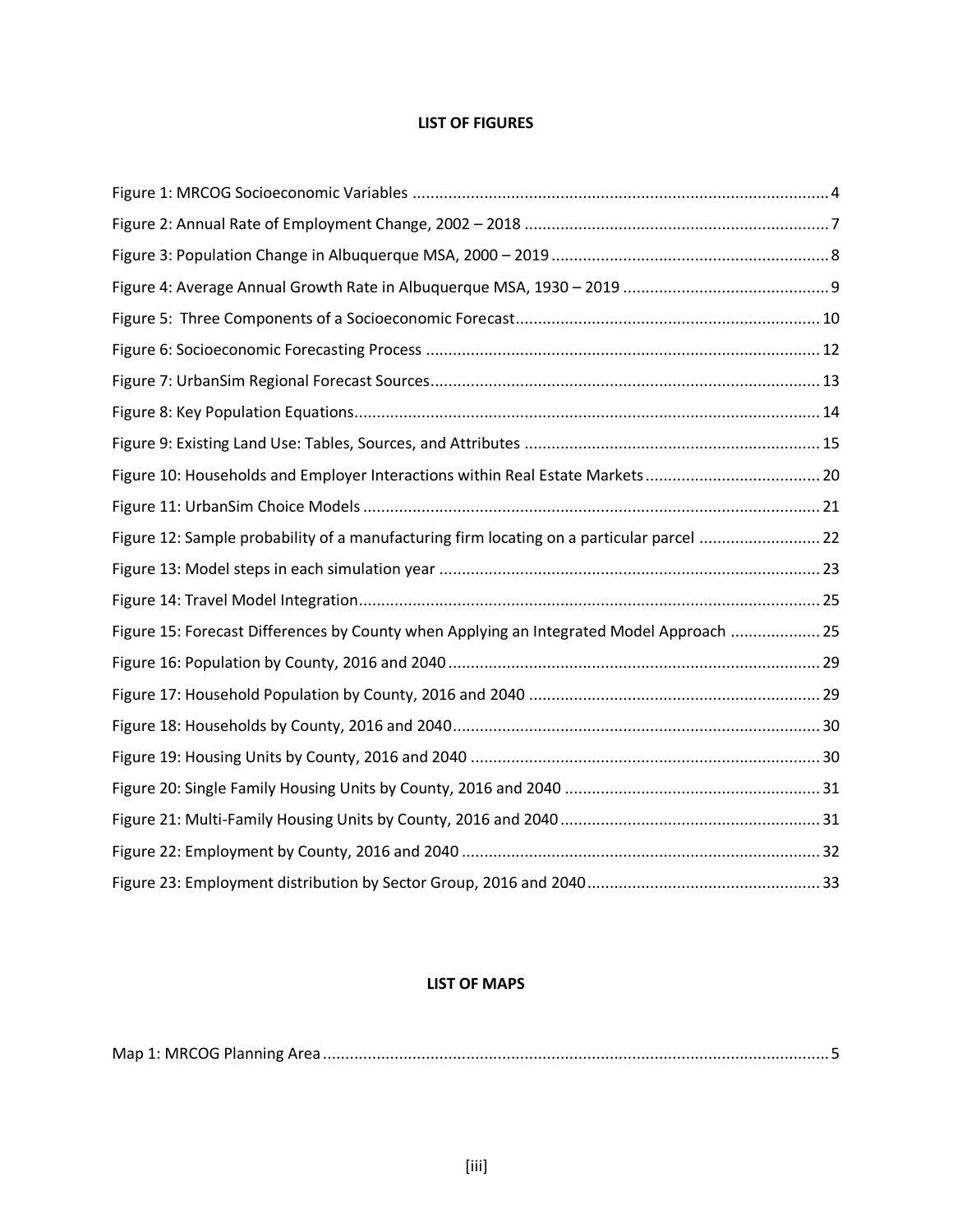# **Introduction**

<span id="page-4-0"></span>Every four years, the Mid-Region Metropolitan Planning Organization (MRMPO) is required to produce a transportation plan that looks forward at least 20 years and identifies both short and long range strategies and actions that will lead to the development of an integrated multi-modal transportation system. In support of this process, the MPO also produces a long-range socioeconomic forecast that incorporates the latest available data and assumptions for population, land use, and employment. The 2040 Socioeconomic Forecast was developed based on the approved roadway and transit network in the Connections 2040 Metropolitan Transportation Plan. Both the socioeconomic forecast and the short and long range transportation projects were approved as part of the 2040 Metropolitan Transportation Plan (MTP) by the Metropolitan Transportation Board (MTB) in April 2020.

The primary purpose of MRMPO's socioeconomic forecast is to identify the most likely future trip origins (homes) and destinations (work, shopping, etc.) in order to anticipate future infrastructure needs and prioritize transportation investments accordingly. These forecasts are available to public, private and governmental entities for their own use. They are used by transportation planners and decision-makers as they perform project planning and develop local land use and transportation policy. They are also used to support other planning endeavors pertaining to issues such as housing, public health, and economic development. Since the socioeconomic forecasts have broader application than the MTP, they are developed for the whole region as illustrated in Map 1, rather than just the metropolitan area.

# <span id="page-4-1"></span>Elements of the Forecast

The socioeconomic forecast consists of several variables that are necessary to project future travel demand in the region.

| <b>MRCOG Socioeconomic Variables</b> |                                    |                          |  |  |
|--------------------------------------|------------------------------------|--------------------------|--|--|
| Population                           | Housing                            | Employment               |  |  |
| <b>Total Population</b>              | <b>Housing Units</b>               | <b>Total Employment</b>  |  |  |
| <b>Household Population</b>          | <b>Single Family Housing Units</b> | <b>Basic Employment</b>  |  |  |
| Households                           | <b>Multifamily Housing Units</b>   | <b>Retail Employment</b> |  |  |
|                                      |                                    | Service Employment       |  |  |

#### <span id="page-4-2"></span>**Figure 1: MRCOG Socioeconomic Variables**

The forecast is presented within this document at three distinct geographic levels: region, county, and data analysis sub-zone (DASZ). The MRCOG region encompasses the four counties of Bernalillo, Sandoval, Torrance and Valencia as well as the southern portion of Santa Fe County. The counties refer to the aforementioned whole and partial counties that are contained within the region. Lastly, DASZs are a small geography developed by transportation planners and used for the travel demand model. DASZ's are designed to be areas that are somewhat homogenous in terms of their socioeconomic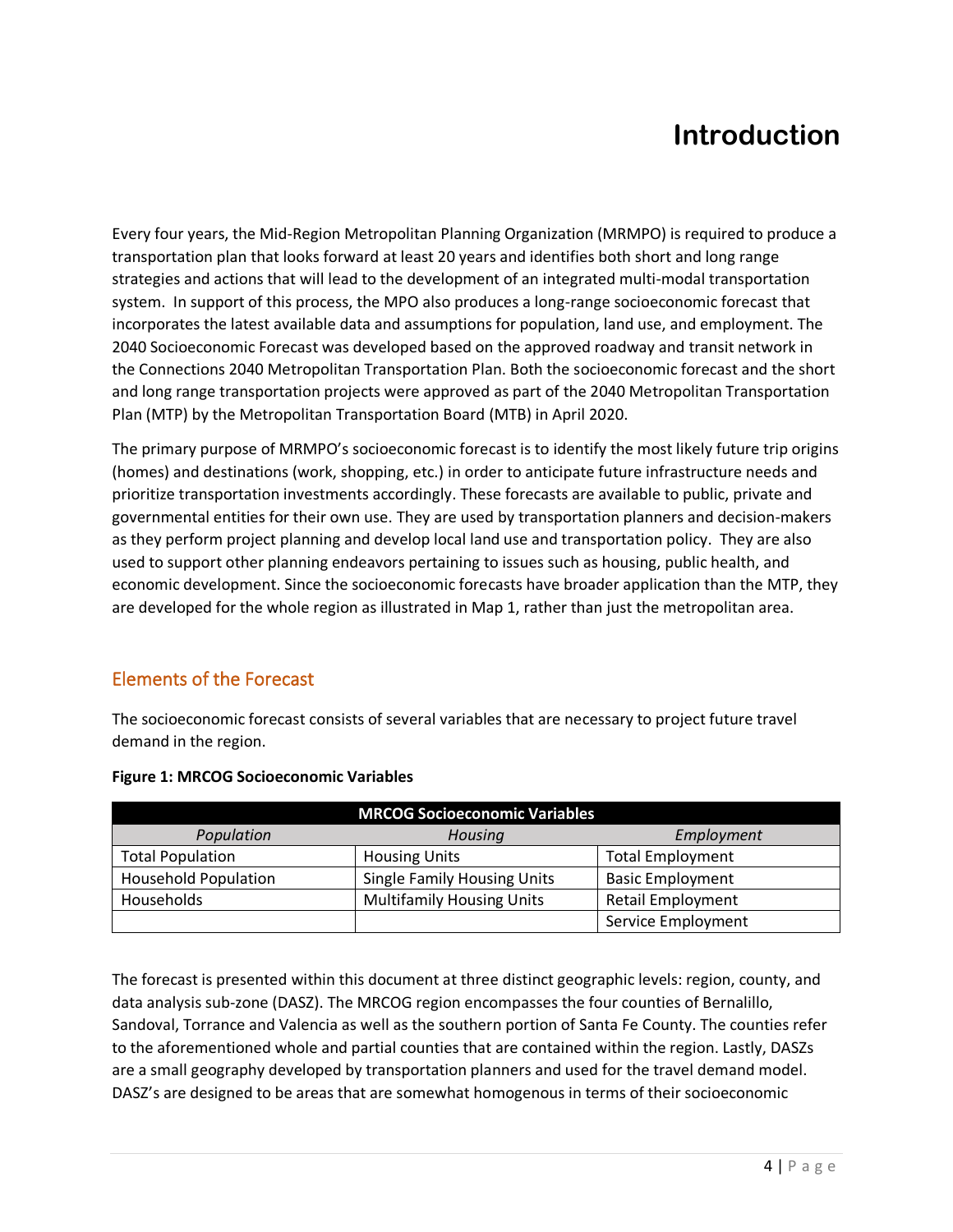characteristics and are bounded by major roadways and other infrastructure and natural boundaries as well as county lines. DASZ boundaries do not conform to municipal boundaries or school districts due to frequent shifts in these boundaries. As such, forecasts for such areas require additional customization. There are 926 DASZs in the MRCOG region. Map 1 illustrates the MRCOG region, the county boundaries, and the DASZs.



#### <span id="page-5-0"></span>**Map 1: MRCOG Planning Area**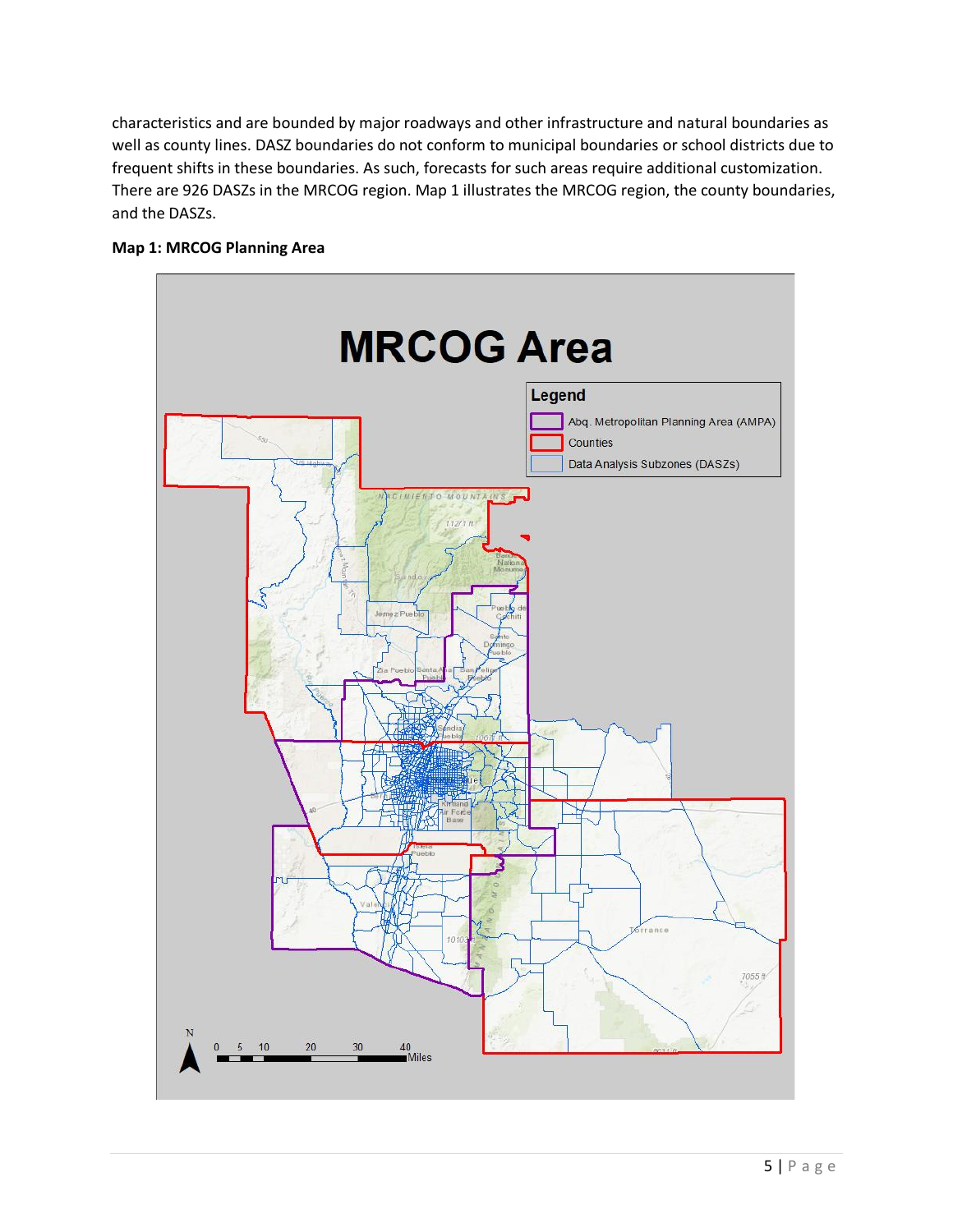# <span id="page-6-0"></span>How to Use the Forecast

MRMPO begins with existing resources that produce projections at the county level and adds value to them by forecasting where that growth will occur at a sub-county level.

MRMPO's forecasts are the result of a set of current policies, locally developed assumptions, and the most up-to-date data available at one point in time. Changes to any one of these factors will inevitably impact the forecast. As such, the forecast is not a definitive future, but a likely picture of growth given today's land use and planning assumptions. In order to use the forecast responsibly, it is recommended that users become familiar with the assumptions and methods that are presented in this document.

The 2040 Socioeconomic Forecast was built on a 2016 base year socioeconomic estimate, thereby representing 24 years of growth between the base year and the horizon year. When analyzing anticipated growth over time using the 2040 Socioeconomic Forecast it should always be in comparison to the 2016 base year. The 2040 forecast should never be compared to earlier base year estimates from previous MTPs. For example, a 2012 base year estimate was produced to support the previous socioeconomic forecast, and as such, this 2040 forecast should not be compared with the 2012 base year to analyze growth. The reason is that the 2012 estimate does not include more recent changes in policies, construction, and datasets that were included in the assumptions behind the 2040 forecast.

The 2040 Socioeconomic Forecast and the 2016 Socioeconomic Estimate by DASZ are available on the MRCOG website as a downloadable Excel spreadsheet and as a geographic shapefile at the following address: [https://www.mrcog-nm.gov/196/DASZ-Datasets.](https://www.mrcog-nm.gov/196/DASZ-Datasets) The website holds a geographic shapefile containing the forecast data which allows information to be viewed interactively using spatial software. If users do not have access to spatial software, such as ArcGIS, the MRCOG website also has an Excel table of the forecast by DASZ which can be used in combination with pdf maps of the DASZs so the data can be located spatially using these maps.

# <span id="page-6-1"></span>Regional Context

The production of a regional socioeconomic forecast relies on a combination of recent and long-term trends. MRMPO integrates the most current information available in order to incorporate up-to-date social, economic, and demographic indicators at the time of its production.

The 2040 Socioeconomic Forecast was developed between 2016 and 2020 and coincided with a period of economic growth for the region.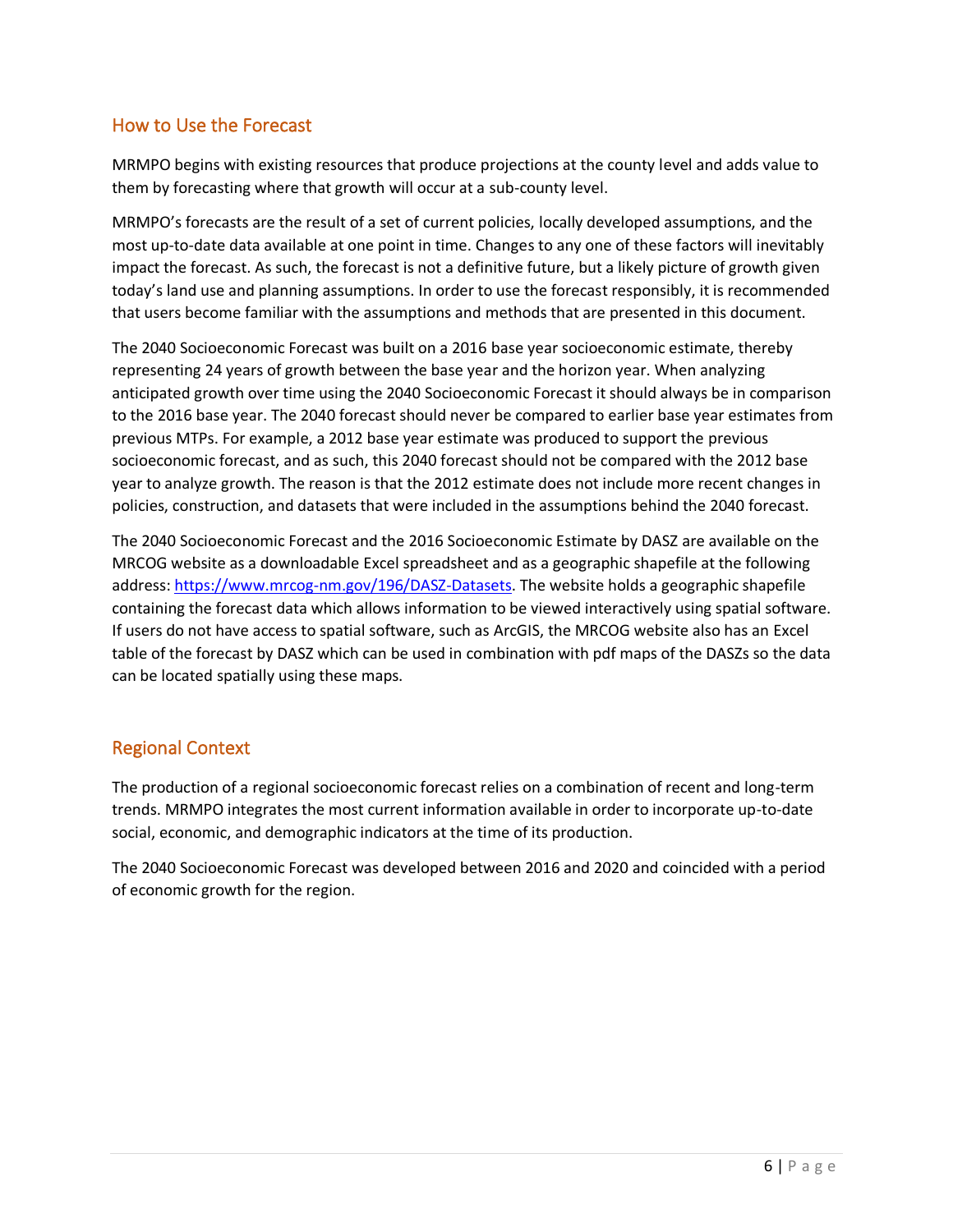

<span id="page-7-0"></span>**Figure 2: Annual Rate of Employment Change, 2002 – 2018**

The Albuquerque Metropolitan Statistical Area (MSA) was hit particularly hard by the Great Recession.<sup>1</sup> Between 2007 and 2009, both the nation and the Albuquerque MSA lost approximately 4.9 and 4.6 percent of employment, respectively. However, by 2012 the nation had recovered much of that loss, while the Albuquerque MSA was still shedding jobs. Between December of 2007 (when the state officially entered the recession) and 2012 the state lost approximately 6.0 percent of all non-agricultural employment (51,500 jobs) and the MSA shed 8.0 percent (32,000 jobs). Since 2012, job growth in the MSA has moved into positive territory and has recovered to pre-recession employment levels with over 378,000 jobs.

Sustained losses in employment beginning in 2007 were accompanied by slowed population growth within the Albuquerque, MSA. Between 2000 and 2013 the MSA grew by just over 24 percent. Since the end of the recession population growth has stayed positive, but flat, near 0.3 percent. Figure 3 illustrates the overall population growth since 2000 and the percentage change from the previous year in order to demonstrate this decline.

<sup>1</sup> The Metropolitan Statistical Area consists of Bernalillo, Sandoval, Torrance, and Valencia Counties.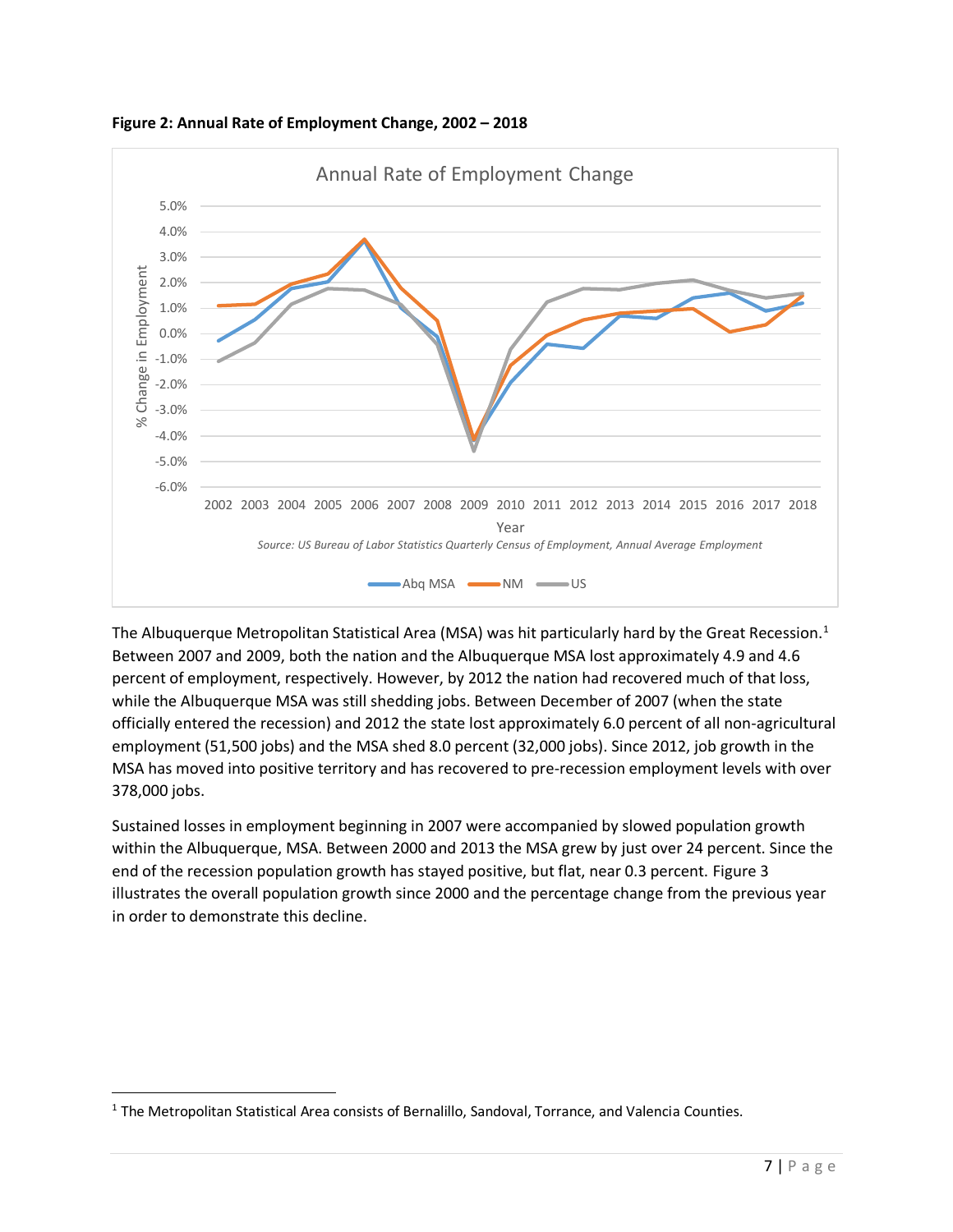

<span id="page-8-1"></span>**Figure 3: Population Change in Albuquerque MSA, 2000 – 2019**

The declining growth rate is primarily due to slowed migration. For the past four decades, the region has seen positive net migration, and according to U.S. Census data, 58 percent of its growth between 2000 and 2010 was attributed to migration. Recently however, migration has slowed tremendously and actually dipped into negative territory from 2012 to 2015. Net migration from 2016 to 2019 is again positive but remained well below pre-recession levels. Lower migration in addition to declining birth rates (a local and national trend) has kept population growth much below what it was in previous decades in the Albuquerque MSA.

# <span id="page-8-0"></span>Long-Term Trends

For the purposes of long-term forecasting, it is important to view recent trends within the context of the long-term historical growth. The region's population is projected to grow by 20 percent by 2040, and jobs by 17 percent, which are markedly lower than the forecasts that accompanied MRMPO's previous forecast in the 2040 Futures MTP. The slow growth trends of the past decade directly contribute to the reduced growth seen in the current forecast. The Albuquerque area has fully recovered from the Great Recession but has not seen the population or job growth experienced in previous decades.

Historical trends allow us to see how past fluctuations in the pace of growth have compared to overall population growth.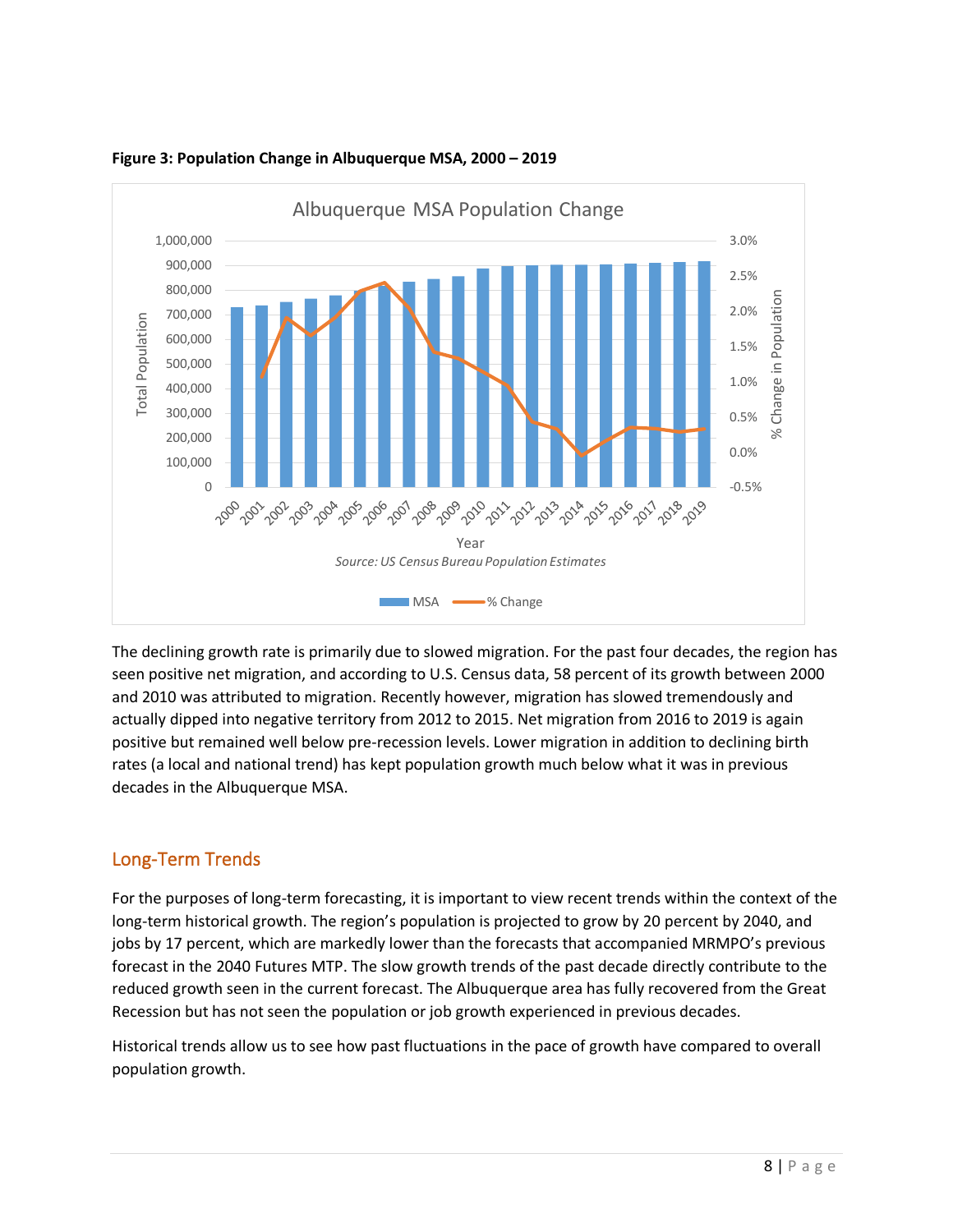

<span id="page-9-1"></span>**Figure 4: Average Annual Growth Rate in Albuquerque MSA, 1930 – 2019**

In 1930, the region had a population of just 75,000. During the 1940s and 1950s the region experienced a population boom related to an increase in federal defense spending related to World War II and the Cold War, which was accompanied by western expansion. During the 1970s, the area's economy began to diversify with the development of high-tech industries which hastened population growth. Both the fast-paced growth of the 1970s and again in the 2000s, which was marked by high migration and a housing boom, was weighted heavily in the beginning half of the decade and dropped off rapidly after the onset of the Great Recession. While the recession has unquestionably been devastating to the economy, it is clear that the story of growth in the region is one characterized by volatility and fluctuation.

# <span id="page-9-0"></span>Advances since the previous forecast

MRMPO has an ongoing commitment to updating its databases with the most current information available and enhancing its forecasting tools. This commitment is supported by new advances in technology, data and information. Through investigating new tools and best practices, MRMPO is able to consistently evolve and improve its forecasting methodology. The 2040 Socioeconomic Forecast incorporates new datasets, new data cleaning methods, and an updated land use model, thereby building upon an already strong foundation with the goal of making the regional forecast even more accurate.

Specifically, the 2040 Socioeconomic Forecast incorporates the following: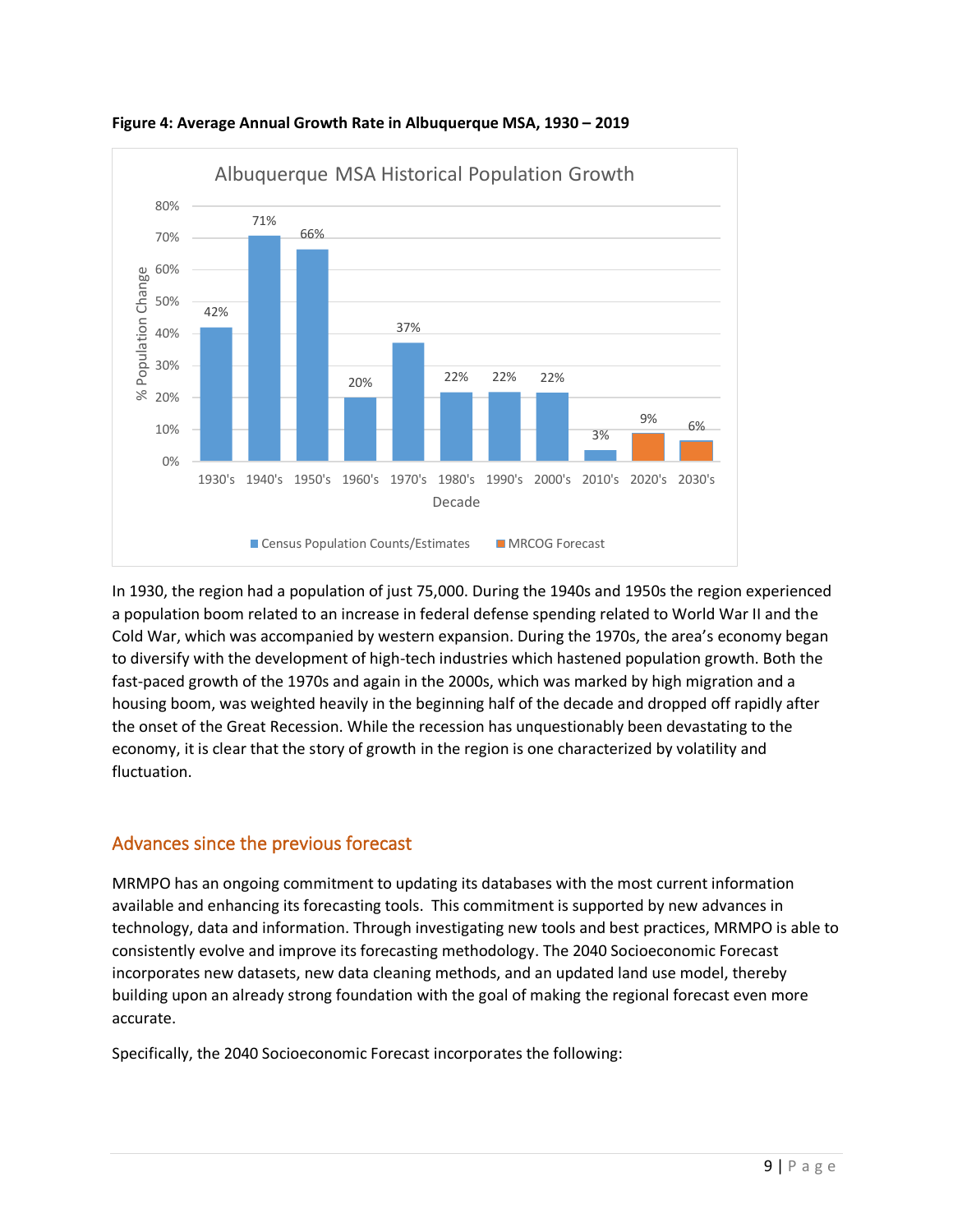- New regional forecasts for 2040 population (released in November of 2016 by the University of New Mexico's Geospatial Population Studies Group)
- New regional forecasts for 2040 employment based on forecasts by the University of New Mexico's Bureau of Business and Economic Research and by Regional Economic Modelling Inc.
- An updated baseline of existing development and land use plans (current as of 2016)
- An update of completed, current and planned construction projects, current as of 2020.
- County assessor parcel detail including land value and year built (current as of 2016)
- Direct representation of local zoning regulation by parcel
- The implementation of a land use model update, that includes the following new features:
	- o Full integration with the MRMPO travel demand model
	- o A pro-forma based real estate developer model
	- $\circ$  An accessibility model that uses the network to calculate walking distances to jobs and amenities

# <span id="page-10-0"></span>Key Forecasting Components

Developing a regional forecast is a multi-year, multi-step process. The development of the 2040 Socioeconomic Forecast began in early 2016 and ended in April of 2020. The development of the 2040 forecast coincided with the development and implementation of MRCOG's land use model, which was custom built and implemented between 2016 and 2020.

There are three main components to creating a socioeconomic forecast at a small geographic scale: good data, a trusted land use model, and local expertise.



#### <span id="page-10-1"></span>**Figure 5: Three Components of a Socioeconomic Forecast**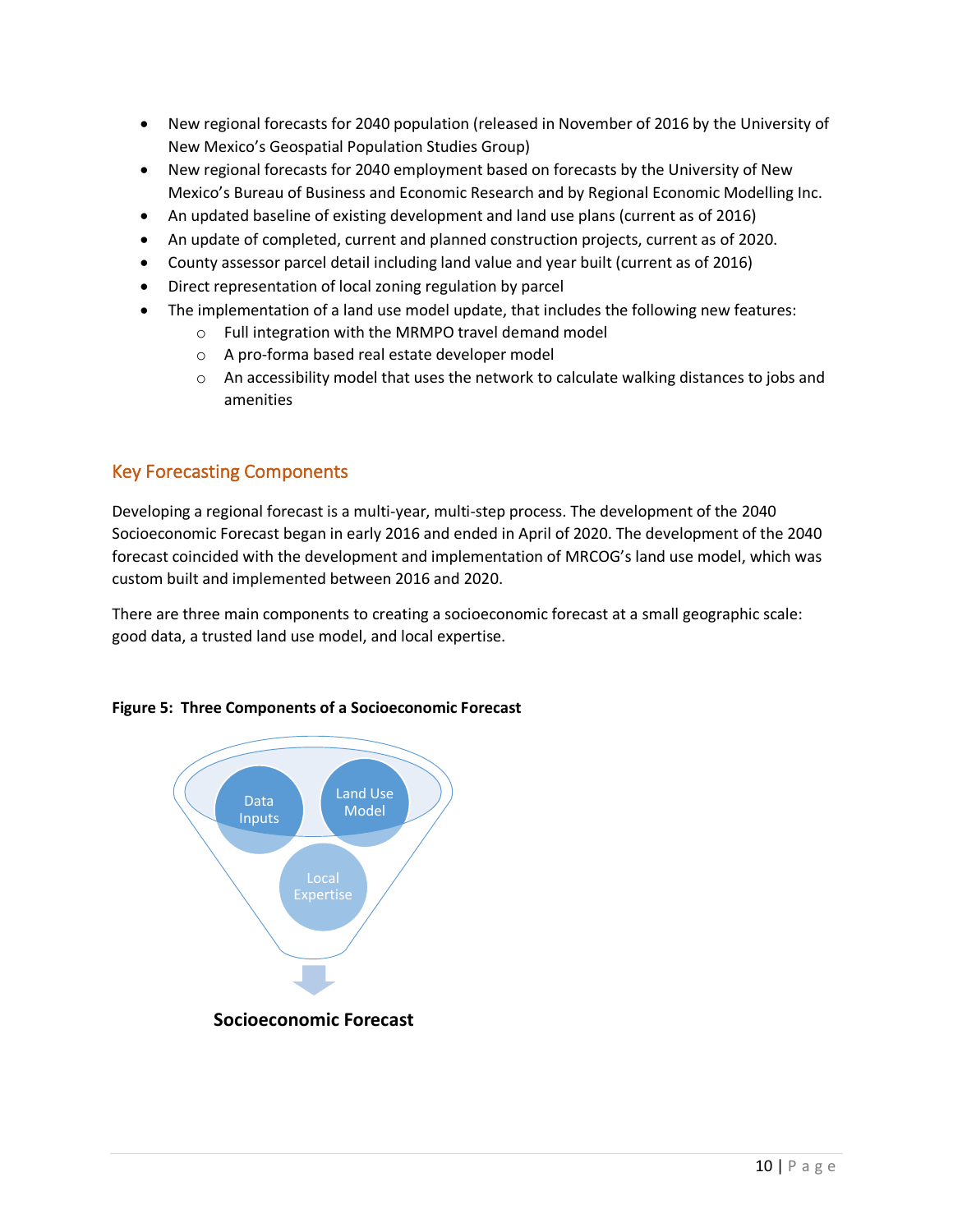#### <span id="page-11-0"></span>Data Inputs

The first component in creating a forecast is collecting recent, reliable, and quality data that pertains to existing land use, potential development and development constraints. Where datasets are missing or incomplete, researchers must try and fill the gaps with the best information they have at the time. Data availability and quality in the MRCOG region have improved substantially over time as technology and tools have evolved. In addition, MRCOG created a data regeneration system that checks for anomalies and omissions in public data and fills and smooths data gaps with secondary data sources and automated routines. These advances represent a giant leap for the integrity of MRCOG's forecasting processes because a forecast is only as strong as the data on which it is based.

#### <span id="page-11-1"></span>Land Use Model

A second component in creating a forecast is the land use modeling system. Depending on the resources and staff at an MPO, this step can be as simple as an excel spreadsheet and as complicated as an integrated land use simulation and forecasting system. The benefit of using a land use model is that it introduces a high level of objectivity and rigor into the forecasting process. That is, the majority of processes are automated such that the model allows equations to drive forecasts rather than manual intervention, thereby ensuring results are based on well-documented land use theory and historical behavior rather than user bias. MRCOG employs the UrbanSim land use model.

#### <span id="page-11-2"></span>Local Expertise

The third and perhaps most important component of developing a quality regional forecast is soliciting and integrating the input of professionals who are actively building residential and commercial developments and developing land use plans and policies. There are many points throughout the forecasting process where this occurs: during the development of the base year estimate, during the development of the "pipeline projects" input to the UrbanSim model, and following the production of draft forecasts. This feedback is gathered in a variety of ways that include holding personal interviews and distributing interactive forecast maps. Feedback was solicited from individuals involved with both the public and private sectors as well as representatives from the region's educational institutions.

Ultimately, MRCOG analysts strive to build a forecast framework that is unbiased, reliable and accurate, while maintaining a level of flexibility for incorporating local feedback.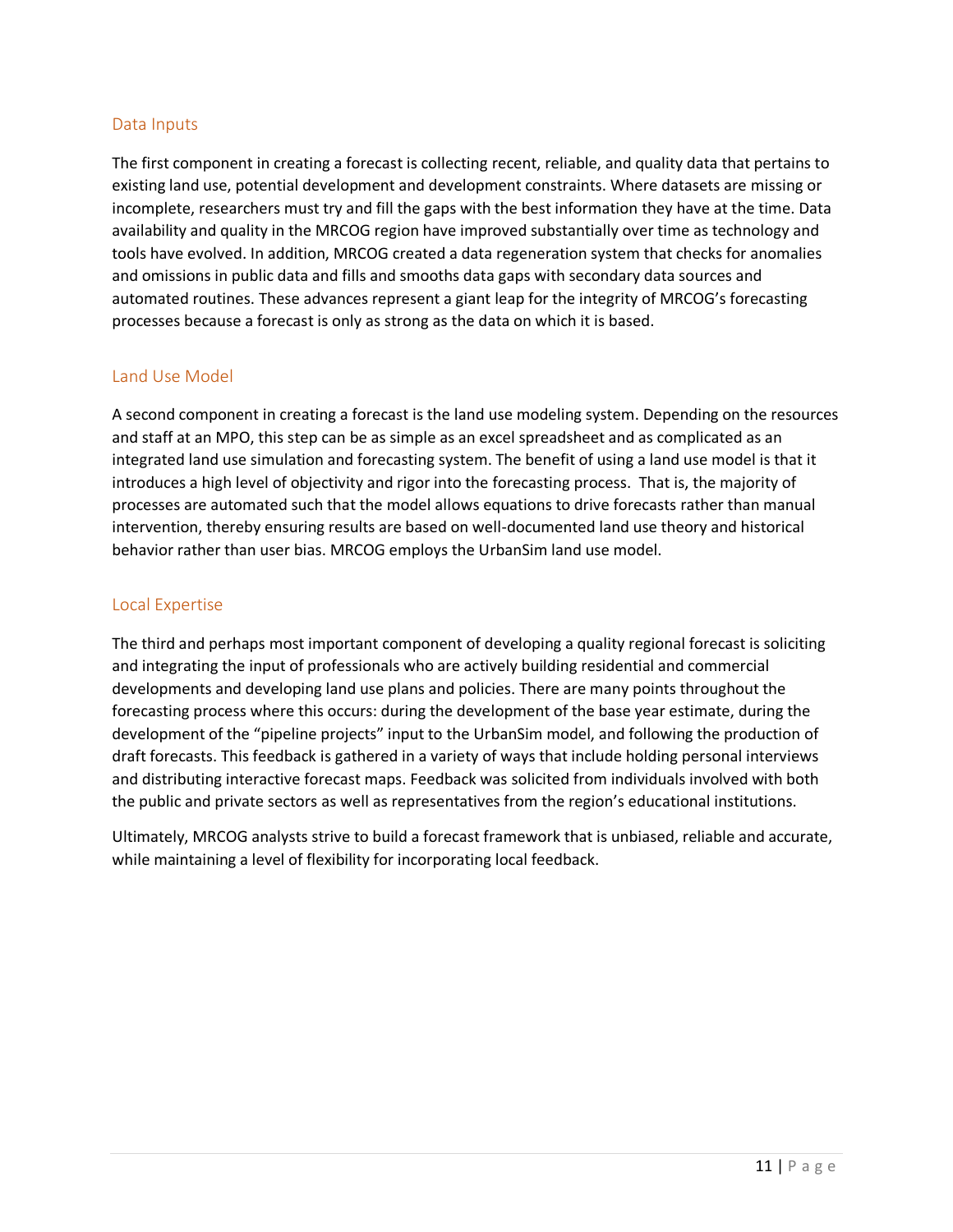# **Forecast Methods**

<span id="page-12-0"></span>MRMPO combines the three forecasting components within a general framework that is followed in order to generate a regional socioeconomic forecast. The framework consists of five basic steps:

- 1) Establish regional forecasts
- 2) Collect existing land use data
- 3) Identify near term development projects
- 4) Allocate regional growth to zones
- 5) Evaluate and finalize forecast

The figure below illustrates the socioeconomic forecasting process.

#### <span id="page-12-1"></span>**Figure 6: Socioeconomic Forecasting Process**



This document describes this general socioeconomic forecasting process including the key datasets and steps. It includes high level information about the UrbanSim land use model development as it supports the understanding of the forecasting process. A methodology document that contains greater detail regarding the UrbanSim model will be produced separately.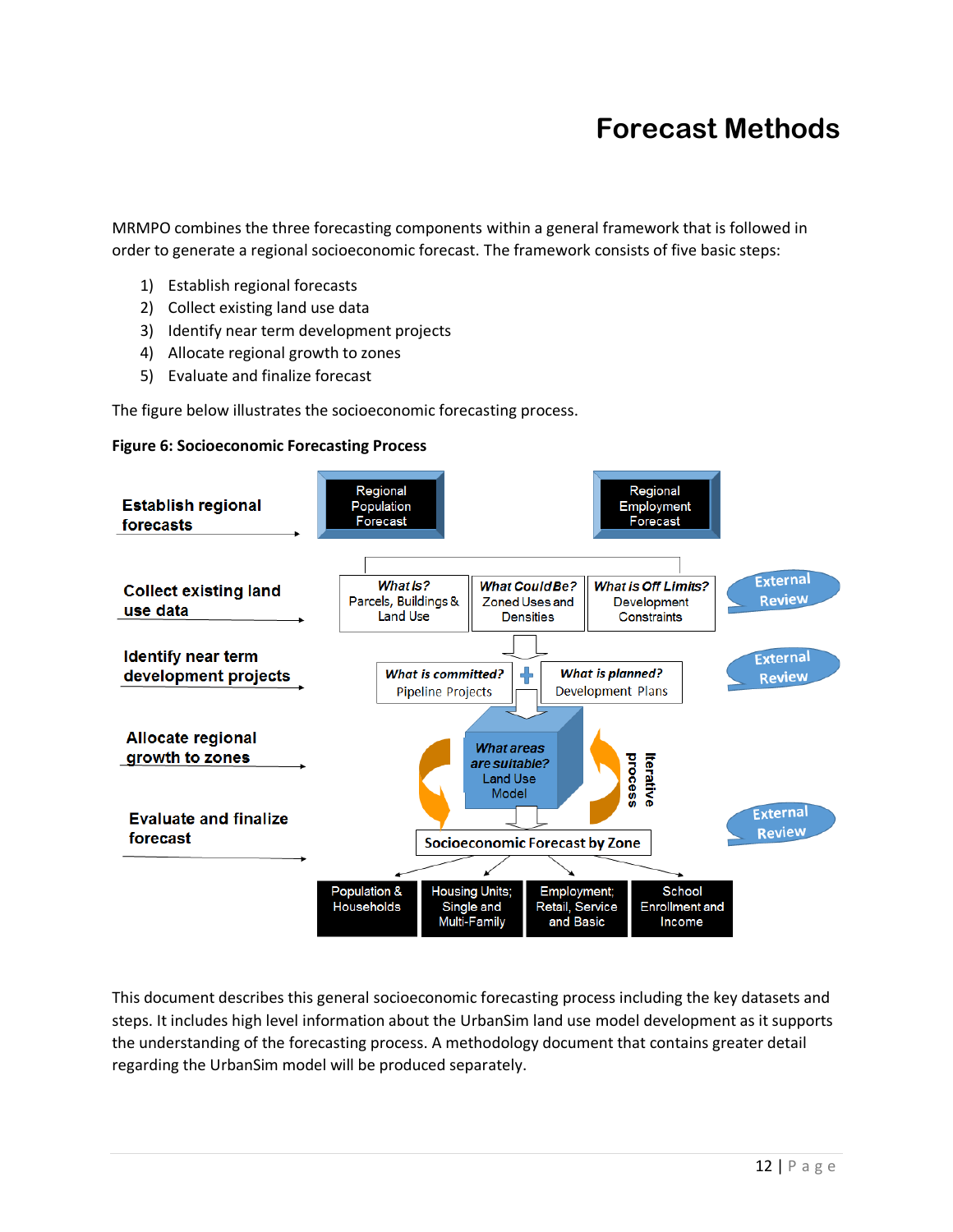# <span id="page-13-0"></span>Establish Regional Forecasts

Figure 7 illustrates the sources used for establishing regional forecasts that constitute the "ceiling" or control total on growth that is available for allocation by the UrbanSim land use model.

<span id="page-13-3"></span>

|  |  | <b>Figure 7: UrbanSim Regional Forecast Sources</b> |  |  |  |
|--|--|-----------------------------------------------------|--|--|--|
|--|--|-----------------------------------------------------|--|--|--|

| <b>UrbanSim Regional Forecast Sources</b>     |                              |                               |  |  |
|-----------------------------------------------|------------------------------|-------------------------------|--|--|
| Population<br><b>Households</b><br>Employment |                              |                               |  |  |
| UNM-GPS 2040 Population                       | Woods & Poole Household Size | UNM-BBER 2023 Forecast,       |  |  |
| Projections, MRCOG<br>Forecast, MRCOG         |                              | Regional Economic Models Inc. |  |  |
| 2040 Forecast, MRCOG                          |                              |                               |  |  |

#### <span id="page-13-1"></span>Population

A regional 2040 population forecast was produced as an input to UrbanSim. The population forecast is based on the 2040 population projection by the University of New Mexico's Geospatial Population Studies (GPS), which was released in November 2016. GPS projections are based on a demographic forecasting technique called the cohort-component method. This method incorporates historical birth, death and migration rates and applies them to age cohorts that are moved forward in time. Since the 2040 projection series was released at the end of 2016, it had the benefit of building in much of the Great Recession into its baseline assumptions.

MRCOG performed several modifications to this dataset in order to prepare it for the 2040 MTP. The GPS projection was aggregated to the four-county area and this regional sum was used as the population control total for the region. This regional control total, and not the county level projections, was used as the control total, or "ceiling," on regional growth. This allowed county and sub-county growth to be rooted in market influences, land availability and policy. Additionally, MRCOG developed a custom forecast for the southern Santa Fe portion by applying GPS growth rates from Santa Fe County to the current southern Santa Fe estimate.

#### <span id="page-13-2"></span>Households

Population was translated into household population and ultimately, households, for compatibility with the land use model. This was achieved first by forecasting group quarters population and subtracting that from total population to derive household population. The group quarter's population was forecast by group quarter's segments including: nursing home population, corrections population, dormitory population (military and college), and other. Nursing home, corrections, and dormitory populations were forecasted using historical age-based ratios which were applied to the GPS projection. The remainder of the group quarters population (other, institutionalized and non-institutionalized) was forecast based on historical trends. Lastly, an average household size forecast by county available by Woods and Poole Economics was applied to the derived household population in order to generate a forecast for households. Figure 8 illustrates this process.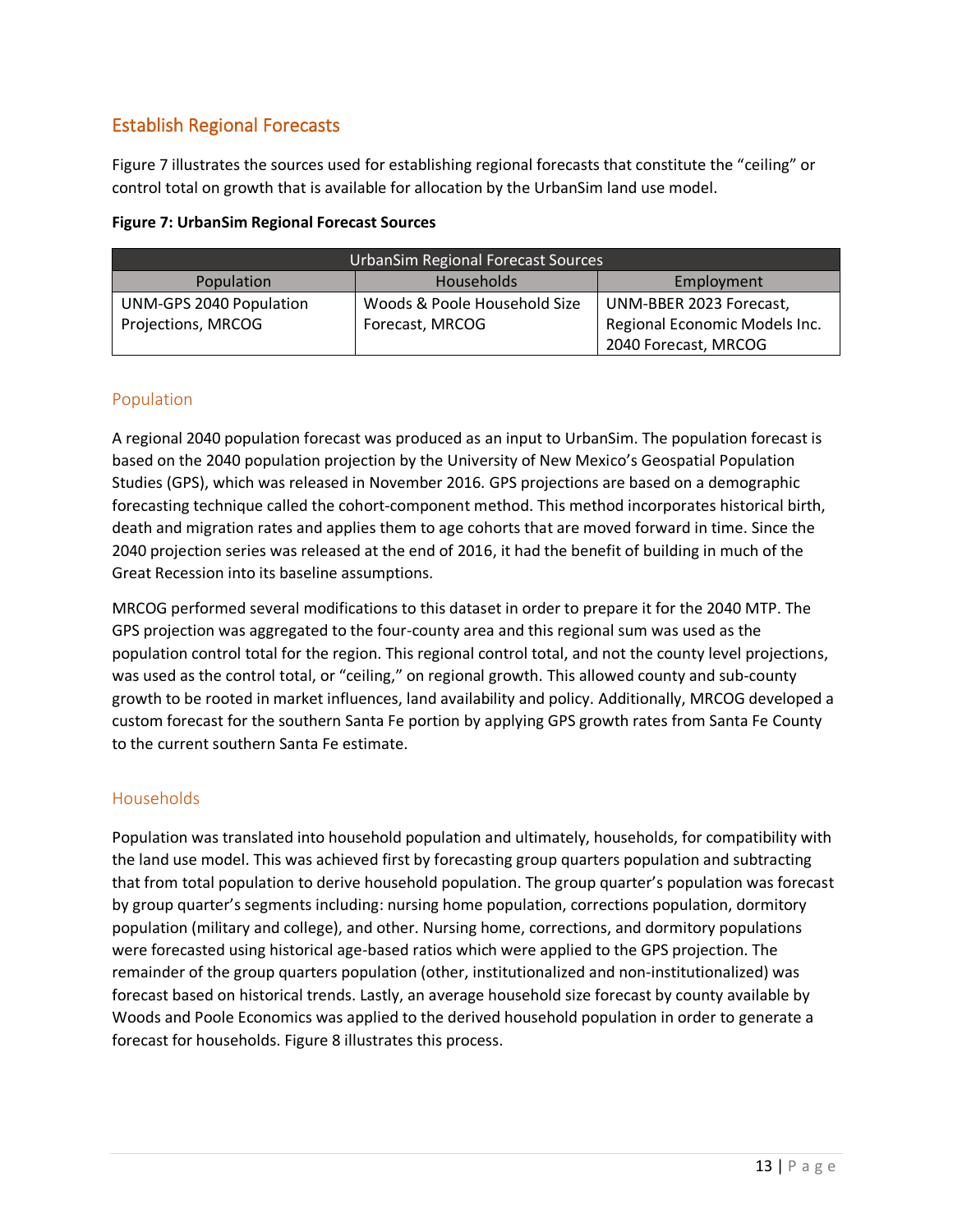#### <span id="page-14-2"></span>**Figure 8: Key Population Equations**

# Group Quarters Population = Nursing Home + Corrections + Dormitory + Other Household Population = Total Population - Group Quarters Population Households = Household population / Average Household Size

#### <span id="page-14-0"></span>Employment

A regional 2040 employment forecast by 2-digit sector as defined by the North America Industrial Classification System (NAICS) was produced as an input to UrbanSim. To the extent possible, MRCOG based this forecast on the 2017-2023 employment forecast produced by the University of New Mexico's Bureau of Business and Economic Research (BBER). BBER regularly produces short term, six year employment forecasts by industry sectors for the Albuquerque MSA. Other data sources include: 1) 2016 Quarterly Census of Employment and Wages (QCEW) employment data by sector data from the New Mexico Department of Workforce Solutions; 2) 2016 Employment by sector and location from InfoGroup, a third party vendor of site-based employer information that is checked and verified by MRCOG; and 3) forecasts of employment by sector from the REMI TranSight model. The following steps describe the procedure used to create the 2017-2040 employment forecast.

The first step in the forecasting process is to reconcile differences between BBER's employment and MRCOG's travel model requirements. MRCOG's employment definition includes *all* jobs including selfemployment and agricultural jobs, therefore the BBER forecast was augmented with self-employment data from the ACS 'class-of-worker' data and agricultural employment from the Bureau of Economic Analysis (BEA). BBER sectors, which are a combination of NAICS classifications and the older Standard Industrial Classification (SIC) classifications, were adjusted to the 2-digit NAICS categories using simple linear regressions of QCEW data. In addition, MRCOG supplemented the BBER forecast, which is available for the Albuquerque MSA, with employment for Southern Santa Fe County using 2016 employment data from InfoGroup and forecasted it using a weighted average to the rest of the region. Next, the forecast was extended from 2023 to 2040 using the 2 digit NAICS Employment forecast from REMI.

At the time of the forecast, there were no known plans to expand or reduce activity at the Kirtland Airforce Base and as such, BBER's 2023 forecast of military employment was assumed to remain constant between 2023 and 2040. However, two large employers, Sandia Labs and Intel announced plans to add 1200 and 300 employees respectively. These additions were asserted into the regional forecast as well as the small area forecasts.

# <span id="page-14-1"></span>Collect Existing Land Use Data

The production of a small area socioeconomic forecast is also a land use forecast. That is, one must first determine that an area can accommodate the future population and employment. A clear picture of existing land use, available land, allowable uses and densities, and development constraints is important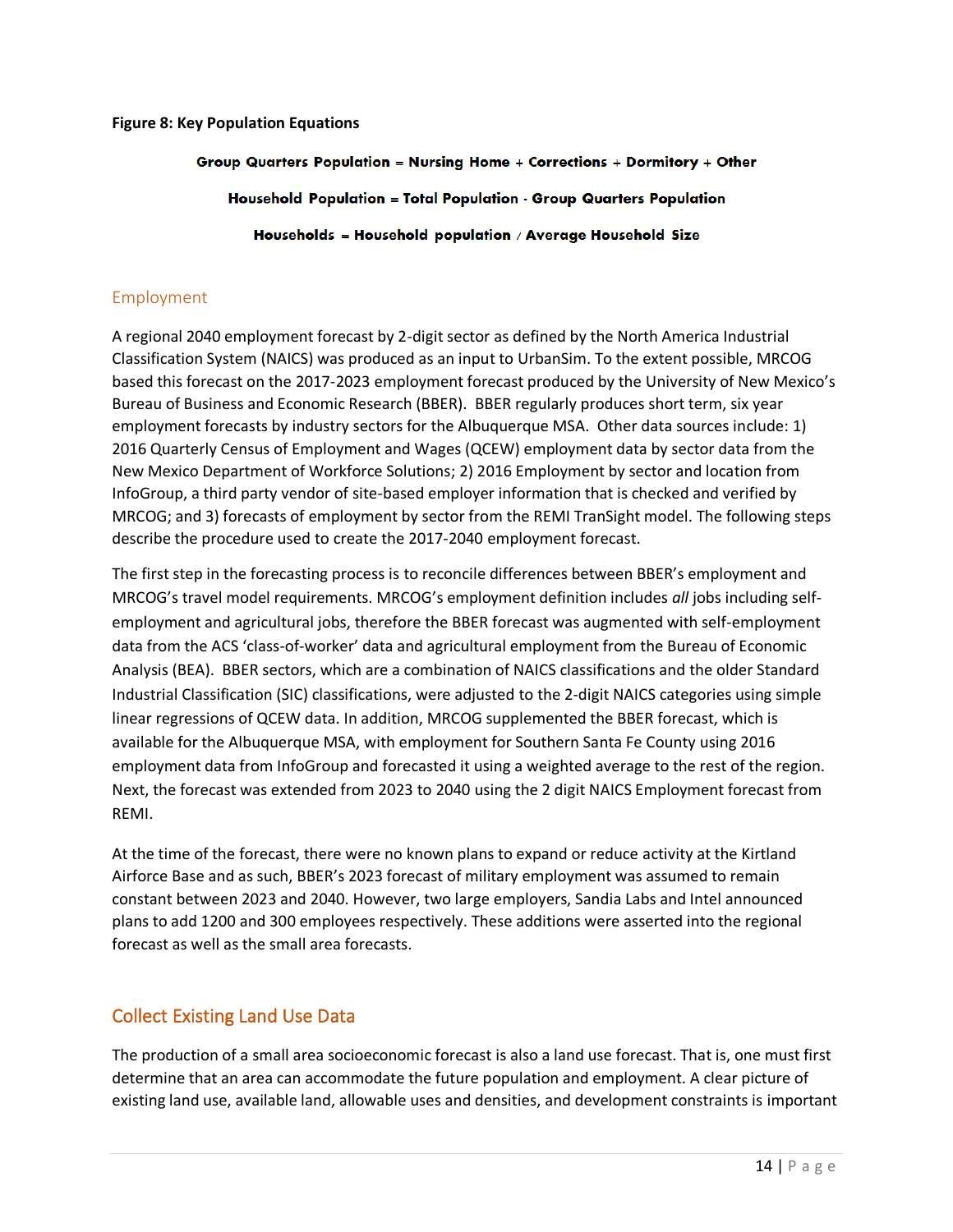to produce a forecast that is rooted in reality. In fact, it is this information that allows MPOs to adhere to the federal requirement that the socioeconomic forecast conforms to local land use policies.

The following table outlines the key tables, attributes and sources for incorporating existing land use data into the UrbanSim land use model.

| <b>Existing Land Use: Tables, Sources and Attributes</b> |                     |                         |                                             |                                          |
|----------------------------------------------------------|---------------------|-------------------------|---------------------------------------------|------------------------------------------|
| <b>Required</b><br><b>Tables</b>                         | <b>Parcels</b>      | <b>Buildings</b>        | <b>Zoning</b>                               | <b>Development</b><br><b>Constraints</b> |
|                                                          | Land use type       | <b>Building type</b>    | Allowable uses                              | Undevelopable area                       |
|                                                          | Land value          | Improvement<br>value    | Maximum units<br>(residentials)             | Water and sewer<br>infrastructure        |
|                                                          | Acres               | Square footage          | Maximum floor to area<br>ratio (commercial) | Paved roads                              |
|                                                          |                     | Number of units         |                                             |                                          |
|                                                          |                     | <b>Stories</b>          |                                             |                                          |
|                                                          |                     | Year built              |                                             |                                          |
|                                                          |                     | Market value            |                                             |                                          |
| <b>Sources</b>                                           |                     |                         |                                             |                                          |
|                                                          | Assessor Data       | Assessor Data           | Local Zoning Code                           | Drainage                                 |
|                                                          | Land Use Files      | Land Use Files          | <b>Master Plans</b>                         | Parks and Open Space                     |
|                                                          | <b>Master Plans</b> | CoStar                  | <b>Sector Plans</b>                         | <b>Forest Land</b>                       |
|                                                          |                     | MetroStudy              | <b>Planner Interviews</b>                   | <b>Conservation Land</b>                 |
|                                                          |                     | <b>Building Permits</b> |                                             | <b>Tribal Land</b>                       |
|                                                          |                     |                         |                                             | Kirtland Air Force Base                  |
|                                                          |                     |                         |                                             | NMDOT paved roads<br>file                |
|                                                          |                     |                         |                                             | <b>Water Authority</b>                   |

#### <span id="page-15-2"></span>**Figure 9: Existing Land Use: Tables, Sources, and Attributes**

Several key data tables are instrumental to achieving a reliable land use forecast:

#### <span id="page-15-0"></span>Parcels

Because UrbanSim is a highly disaggregated model, it requires detail down to the parcel level. All parcel boundary files are collected and compiled from the individual county assessor offices in the region. The parcel file contains data related to size of parcel, land use, and value.

#### <span id="page-15-1"></span>Buildings

UrbanSim requires a representation of specific building types that exist on each parcel. This data also begins with county assessor records, and this is provided to MRCOG whenever possible. MRCOG requests detail related to number of units, square footage, year built, stories, and improvement value. While detailed building type (beyond residential, commercial and vacant) is not explicitly available publicly from any data source, most local jurisdictions do maintain a land use file that assigns a detailed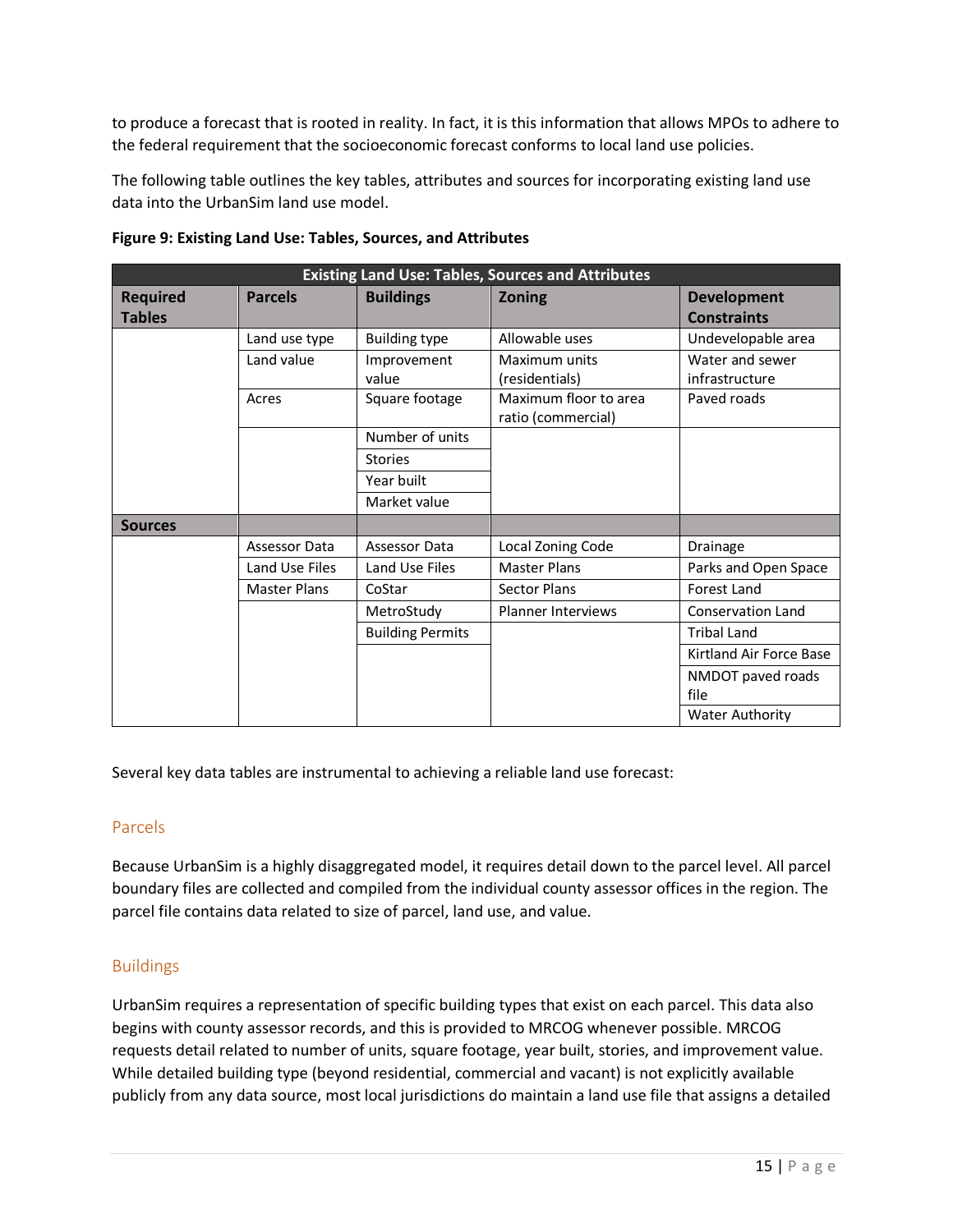land use type to each parcel or group of parcels. As such, these detailed land use types are used as a proxy for building type. In general, parcels that are categorized as vacant, open space, transportation, agricultural, rangeland, drainage, and utilities are not assumed to have buildings assigned to them unless confirmed by a primary or secondary data source.

The region's larger jurisdictions such as City of Albuquerque and City of Rio Rancho maintain a land use inventory, which are kept up-to-date as changes occur. Most of the rural jurisdictions make updates only when undergoing updates to their comprehensive plans. MRCOG often provides technical assistance with land use inventory development to most of its rural jurisdictions and as such the data exists inhouse already.

#### <span id="page-16-0"></span>Zoning

All regulatory documents including plans and zoning codes are collected from local jurisdictions. These codes are translated into a spatial representation of the allowable uses and densities on every parcel. Some plans include specific information related to exact uses, number of dwelling units, and commercial floor-to-area ratios. In others, the code is more open to variability (e.g., special use zones and overlay districts). In such instances, local planner guidance in determining most likely approximations was critical.

#### <span id="page-16-1"></span>Development Constraints

There are many parts of the region that are not available for future development. Barriers to future development may be based on existing topographical constraints and land ownership. Spatial layers used to develop this file include natural drainage, transportation and utility infrastructure, national and state parks, US Forest Service, public open space, and Tribal lands. These files were merged to create a single layer referred to as the "undevelopable layer." The undevelopable layer was overlaid on top of a regional parcel file and where there was overlap, the percentage of each parcel covered by the undevelopable layer was calculated and prohibited from receiving allocated growth.

The development constraints ensure that the forecast is rooted in reality. For example, it will prohibit houses being built in the Rio Grande or an office park developed on Petroglyph National Monument in the model's allocation of population, housing and employment. There are some instances were agricultural land has been converted to another use, such as farmland being redeveloped into residences or higher intensity manufacturing uses, and the model accommodates this. Conversely, developable land is occasionally purchased and set aside by jurisdictions for open space, and when this occurs that land is added to the undevelopable layer.

Parcels, buildings, zoning, and development constraints are combined to define the characteristics of each parcel in the region including existing use, intensity of use, and the remaining capacity for future use.

#### **Remaining Capacity = Zoned capacity – (existing development + undevelopable land)**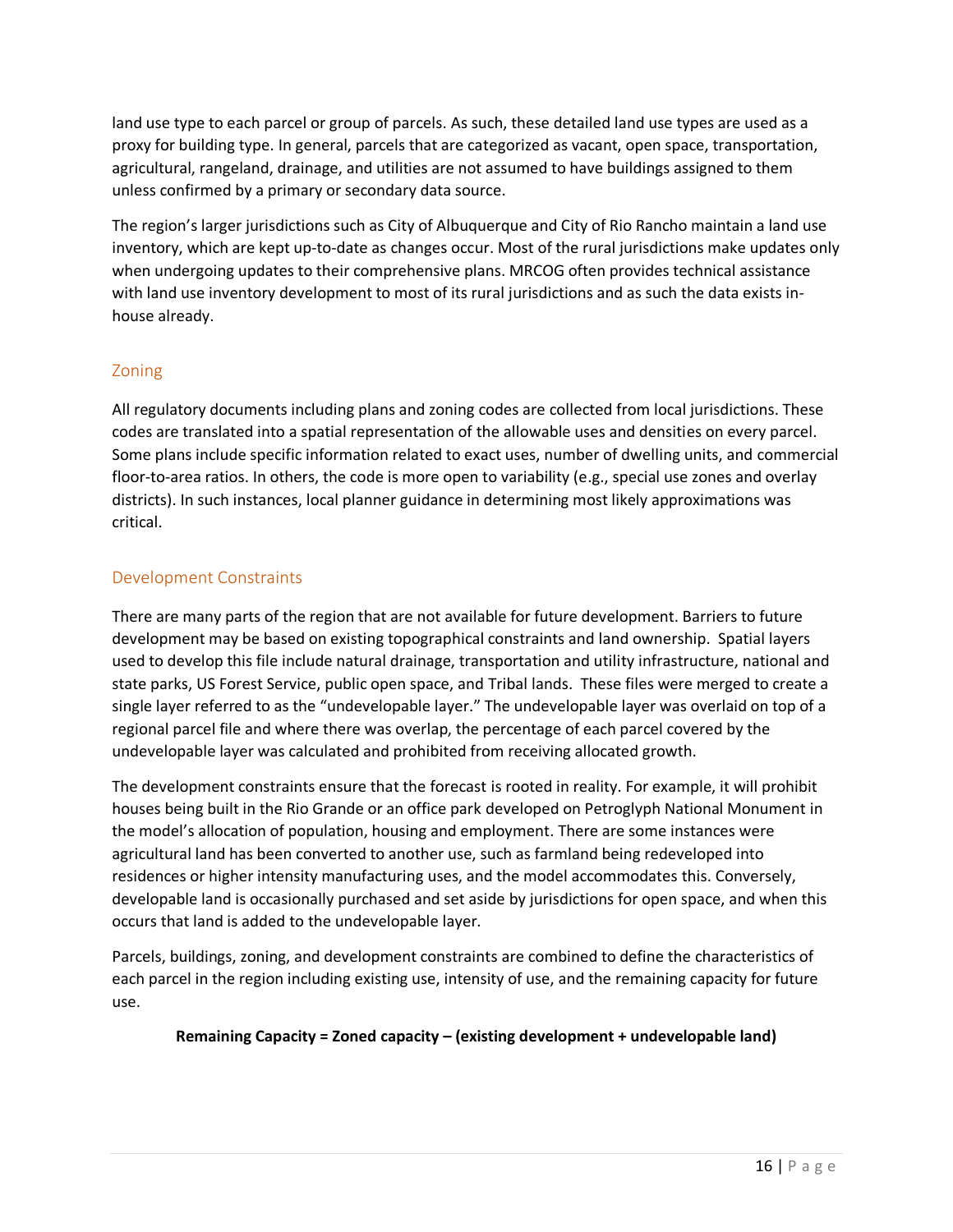This data informs the land use model about what is on the ground today and how much more development an area may reasonably consume, thereby ensuring that the zone-level forecast does not exceed allowable future growth potential.

# <span id="page-17-0"></span>Identify Near Term Developments

#### <span id="page-17-1"></span>Pipeline Projects

In order to ground the forecast in the existing local real estate market, the land use model is programmed to integrate current and near-term projects that are expected to be constructed, oftentimes referred to as "pipeline projects." This information is gathered through local jurisdictions' development review processes, developer and planner interviews, and local news and media. Projects are inserted into the forecasting process through a table of *scheduled development events*. This table includes project-level detail that describes expected start dates, end dates, number of units, and the anticipated square footage of the building or collection of buildings. Pipeline projects have a fairly high level of certainty as they are either currently being built, have attained building permits, or have a formally approved site development plan. These include active phases of major subdivisions. These projects are tagged as "committed," which instructs the model to build them as specified by the plans.

#### <span id="page-17-2"></span>Development Plans

The land use model also incorporates consideration of master plans that have been approved by local jurisdictions and some conceptual plans that have been established as likely future development via interviews with the planning and development communities. If an approved plan involves a zone change, those changes are reflected in the underlying zoning definitions. While these development plans and projects have been determined to be reasonably likely by local experts, there is an acknowledgement that they are still subject to market changes and pressures which could affect the feasibility and/or timing of the project.

# <span id="page-17-3"></span>Allocate Regional Growth to Zones

Following the development of forecast control totals and data collection and preparation, regional growth is distributed to individual parcels and then aggregated by data analysis subzone (DASZ). MRMPO strives to ensure that this process is as informed and objective as possible. The informed piece comes in the form of good data and local expertise. The objective piece is achieved through the development of a land use model that is created for the purpose of allocating regional growth to zones, rather than a manually developed forecast based on stakeholder judgement and desires.

MRMPO operates a customized, state-of-the-art land use model called UrbanSim. UrbanSim model is essentially the engine of the forecasting process; it is responsible for allocating future households and jobs to parcels based on a set of locally defined parameters and constraints. UrbanSim is a predictive model, which means that it allows the user to simulate real world household and business decisions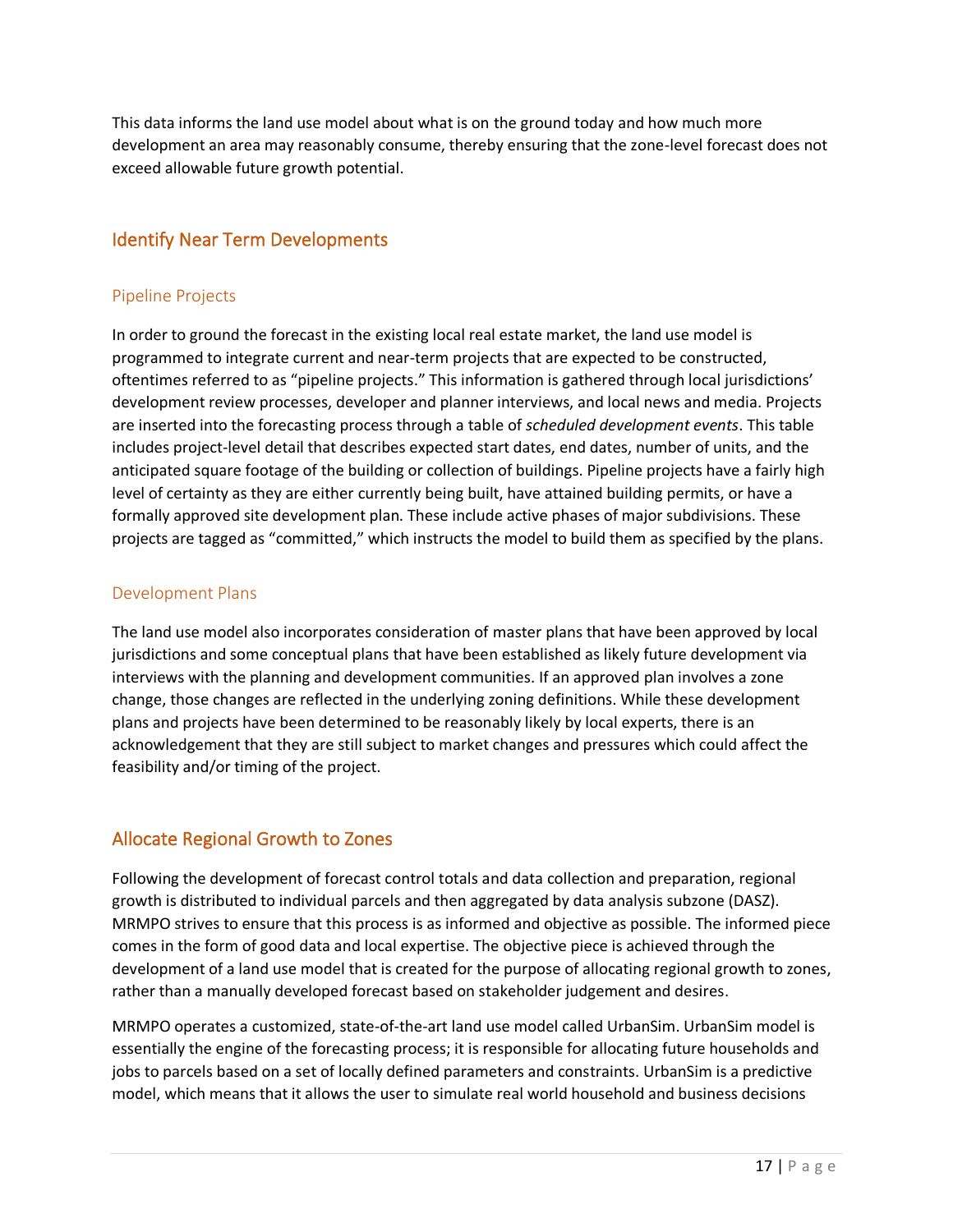based on a variety of factors that have proven to be significant in influencing historical development patterns. The forecast is rooted in existing plans and policies, past trends, and market behavior. This is in contrast to sketch forecasting tools, which usually simulate a regional vision rather than a prediction. The idea behind developing a predictive forecast is to illustrate a likely future given current conditions so that communities can both plan for the future and make changes in order to mitigate undesirable outcomes.

# <span id="page-18-0"></span>UrbanSim Overview

UrbanSim is a microsimulation land use model designed for analyzing the potential effects of land use policies and infrastructure investments on the development and character of the region. The modeling system relies upon a data-driven, transparent, and behaviorally-focused methodology that is designed to attempt to reflect the interdependencies in dynamic urban systems, focusing on the real estate market and the transportation system, and on the effects of individual and combinations of interventions on patterns of development, travel demand, and household and job location. UrbanSim has become the operational modeling approach for a variety of metropolitan areas in the United States and abroad, and is actively used by planning organizations in Austin, Chicago, Denver, Detroit, Honolulu, Phoenix, Minneapolis, Salt Lake City, San Diego, San Francisco, Eugene-Springfield, Seattle, and Paris among others.

UrbanSim works by simulating the interactions among households, businesses, and developers within real estate markets. By modeling the real-world trade-offs between housing costs, accessibility, and various other amenities, UrbanSim predicts households' location choices. UrbanSim also replicates local employment dynamics, including a firms' location choices. Furthermore, the model simulates developers' choices of what kind of buildings to build, where, and when, and whether to redevelop existing properties. Land use policies constrain what developers can build, and transportation plans modify accessibility patterns, which influence the attractiveness of different locations for households and firms. These dynamics influence prices and rents and the market conditions for new development or redevelopment.

UrbanSim simulates changes by single year increments, and the results of one year provide the starting point for the next simulation year. This method closely replicates the way that urban areas evolve, year over year, with mismatches between the supply and demand of housing and jobs. Typically, metropolitan areas see only a small fraction of the housing stock added in a given year. Development of real estate proceeds slowly in response to rapid changes in demand, leading to swings in vacancy rates and prices, and to the commonly observed booms and busts in real estate cycles.

Key conceptual underpinnings of UrbanSim include:

- Representation of individual decisions made by households, employers, people and jobs.
- Representation of the supply and characteristics of land and of real estate development.
- A dynamic perspective of time, with the simulation reacting to changing conditions year to year.
- The use of real estate markets as a central organizing focus, with consumer choices and supplier choices explicitly represented, as well as the resulting effects on real estate prices. The relationship of households or employers to real estate tied to specific locations provides a simple accounting of space and it's use.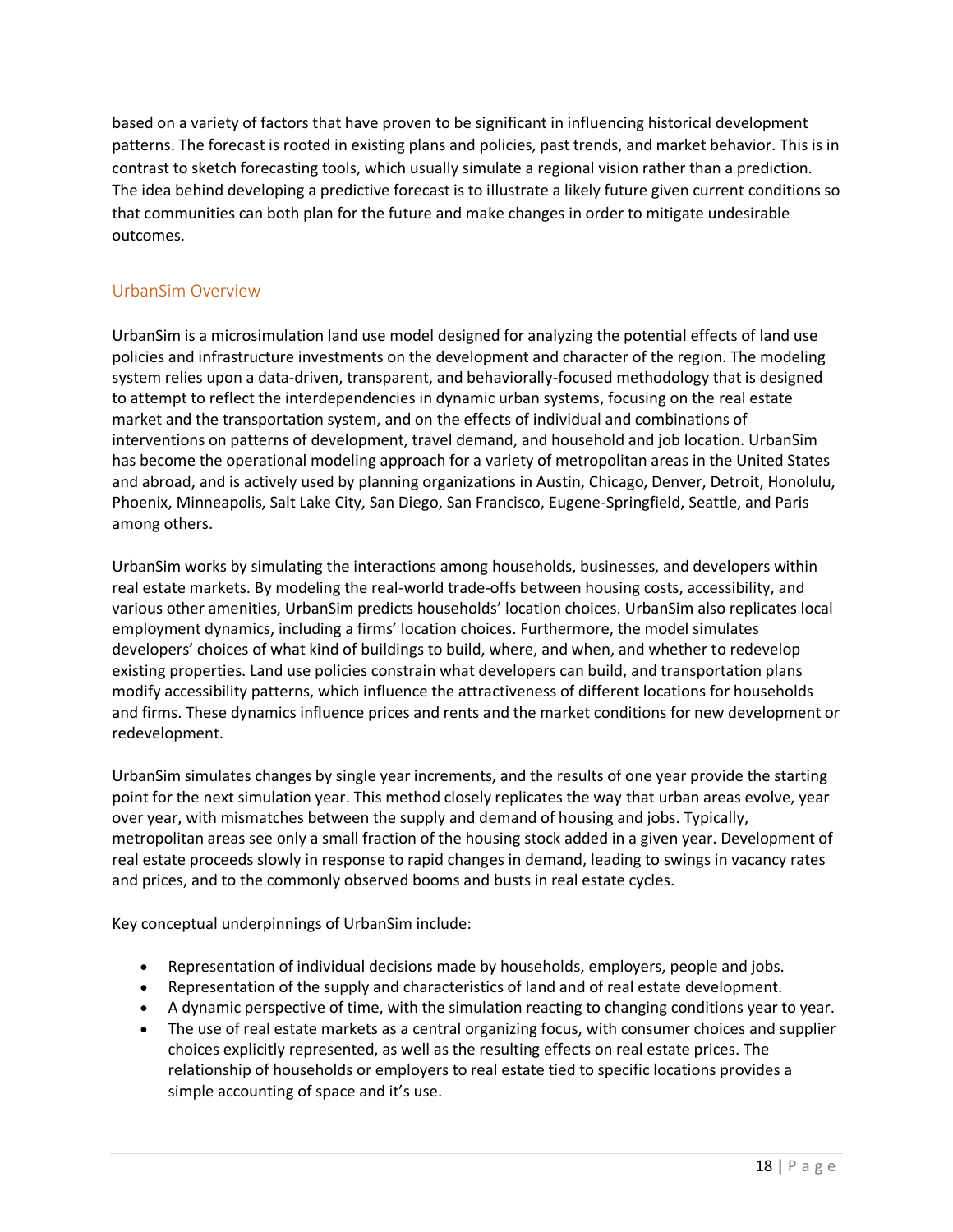- The use of Multinomial Logit Models to represent the choices made by households, employers and developers (principally location choices).
- Integration of the urban simulation system with existing transportation model systems, to obtain information used to compute accessibilities and their influence on location choices, and to provide the inputs to the travel models.

#### <span id="page-19-0"></span>Model System Design

In the UrbanSim model, buildings are located on parcels that have particular characteristics such as value, land use, and developable area. Local municipalities set policies that regulate the use of land, through the imposition of zoning or through pricing policies such as development impact fees. Municipalities also build infrastructure, including transportation infrastructure, which interacts with the distribution of activities to generate patterns of accessibility at different locations that in turn influence the attractiveness of these sites for different consumers. Households have particular characteristics that may influence their preferences and demands for housing of different types at different locations. Businesses also have preferences that vary by industry and size of business (number of employees) for alternative building types and locations.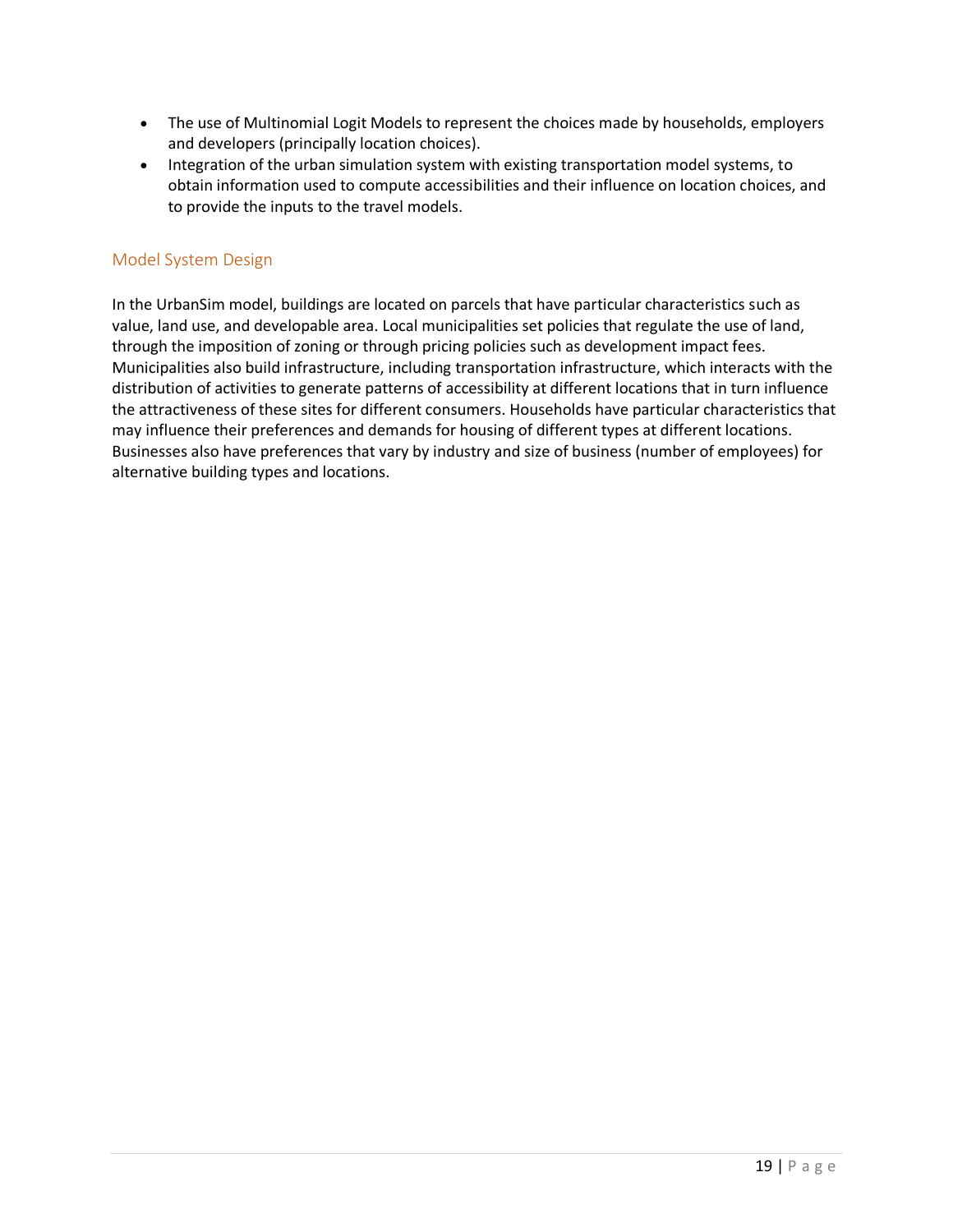

#### <span id="page-20-0"></span>**Figure 10: Households and Employer Interactions within Real Estate Markets**

UrbanSim predicts the evolution of households, employers and their characteristics over time, using annual steps to predict the movement and location choices, the development activities of developers, and the impacts of governmental policies and infrastructure choices. The land use model is interfaced with MRMPO's travel model system to deal with the interactions of land use and transportation. Access to opportunities, such as employment or shopping, are measured by the travel time or cost of accessing these opportunities via all available modes of travel. See the [travel model integration section](https://cloud.urbansim.com/docs/general/documentation/travel%20model%20integration.html#travel-model-integration-section) for details.

MRMPO uses exogenous regional employment and population forecasts as control totals, meaning that these are inputs that are not predicted directly by UrbanSim or MRMPO. The University of New Mexico Bureau of Business and Economic Research (UNM-BBER) uses a macroeconomic model to predict short term future employment by sector which is supplemented by MRMPO using a long-term employment forecast from Regional Economics Modelling Inc. (REMI) to create a regional employment control total. The University of New Mexico Geospatial Population Studies (UNM GPS) develops county level population projections using the cohort component method which relies on predicting births, deaths and migration that is used as a population control total.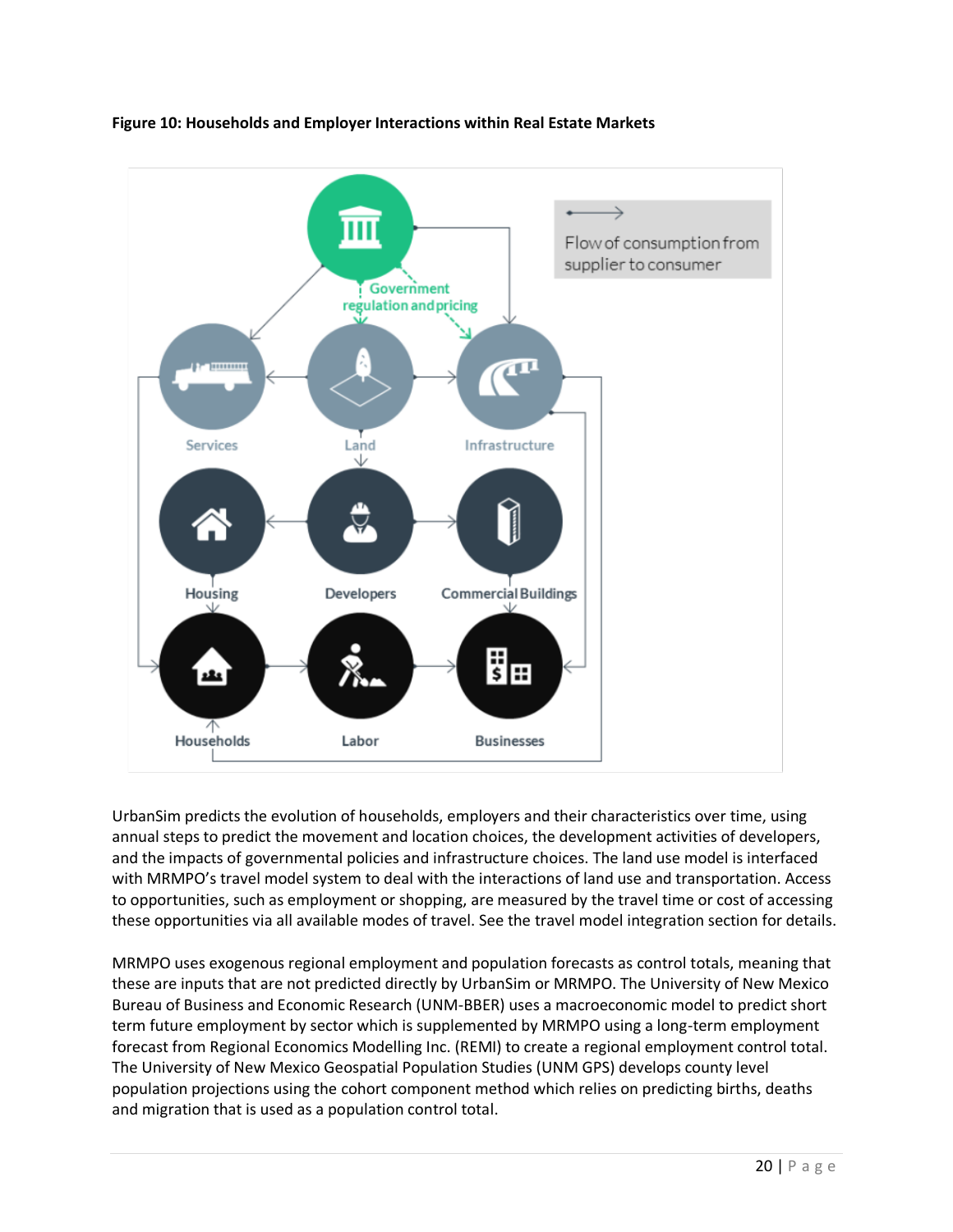#### <span id="page-21-0"></span>UrbanSim Inputs

- Employment data from New Mexico Department of Workforce Solutions and InfoGroup
- Household data merged from multiple U.S. Census sources and ESRI Business Analyst Online
- Municipal, County, Tribal and State land use plans and regulations such as zoning
- Undevelopable land, Federal land, Tribal land, and State land boundaries
- Congested travel times from the Cube travel demand model
- Parcel database supplemented with local data pertaining to land use, housing units, nonresidential square footage, year built, land value, and improvement value. Sources include County Assessors, local planning Geographic Information Systems (GIS) databases, CoStar, Metrostudy, and building permits issued for new construction (See Figure 9 above).
- Average construction costs from RSMeans

#### <span id="page-21-1"></span>Discrete Choice Models

UrbanSim makes extensive use of discrete choice models where individual households and employers choose buildings. First, multinomial logit models are estimated based on the variables that have proven to be statistically significant in explaining past behavior. For example, households that moved to the region in the last 5 years are evaluated based on the census tracts that they chose to move to. The estimated model then generates a probability that a particular household (based on income and other characteristics) will pick a particular housing unit (of different sizes, prices and other characteristics). In order to predict choices given the predicted probabilities, the choice algorithm uses a sampling approach. As illustrated in the figure below, a choice outcome can be selected by sampling a random number from the uniform distribution in the range 0 to 1, and comparing this random draw to the cumulative probabilities of the alternative housing units. Whichever alternative the sampled random number falls within is the alternative that is selected as the 'chosen' one. This algorithm has the property that it preserves in the distribution of choice outcomes a close approximation of the original probability distribution, especially as the sample size of choosers becomes larger.



#### <span id="page-21-2"></span>**Figure 11: UrbanSim Choice Models**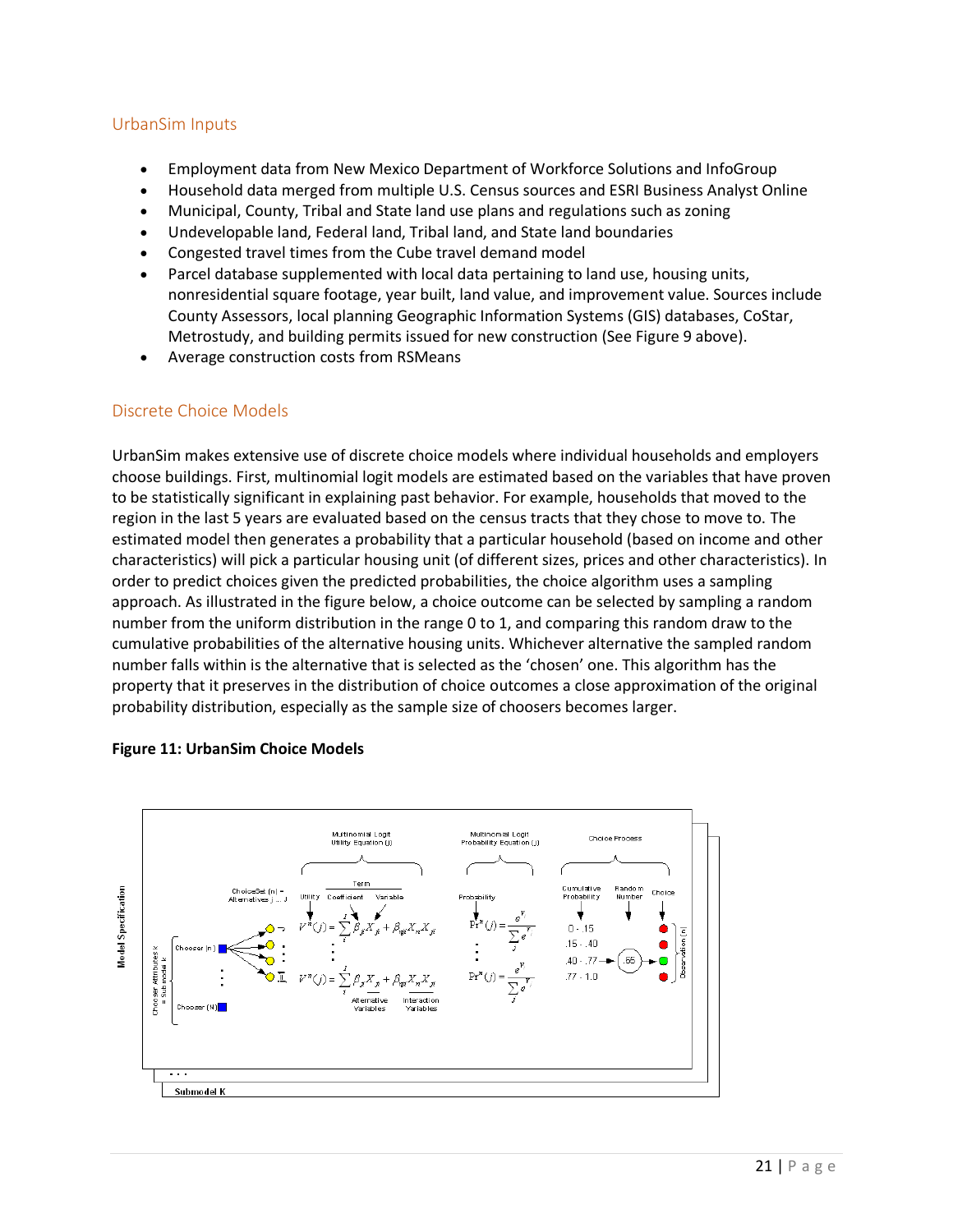<span id="page-22-1"></span>The figure below shows an example of the probability of an employer selecting a particular parcel in the Albuquerque Metropolitan area, yellow indicates areas that are more attractive for employers.



**Figure 12: Sample probability of a manufacturing firm locating on a particular parcel**

*Note: Purple is low probability and yellow is high probability*

#### <span id="page-22-0"></span>Model Steps

Each simulation year follows the steps seen in Figure x. First, the control totals developed externally by UNM and REMI determine how many new households and jobs are introduced to the region. Next, the known scheduled developments are built. Next, the Price Models update real estate prices followed by the proforma and developer steps calculating costs of potential sites and then building new buildings that are profitable. Next, the Household and Employment Location Models place households and jobs into empty buildings based on the predicted attractiveness of each site. Finally, because the spatial allocation of people and jobs has been altered, the Travel Model is updated and calculates new congested travel times. The updated travel times will affect the next year's prices and location choices.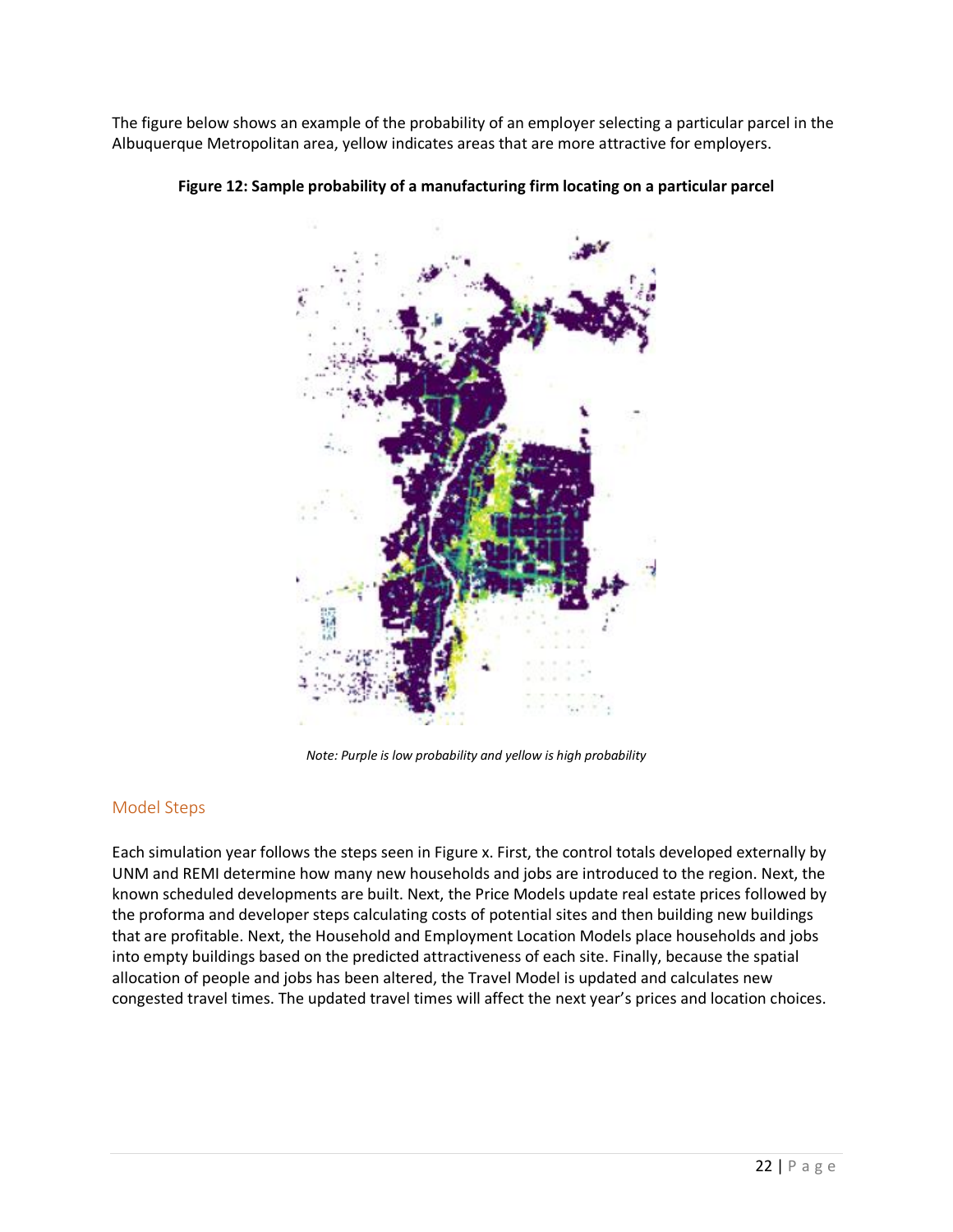#### <span id="page-23-2"></span>**Figure 13: Model steps in each simulation year**



#### <span id="page-23-0"></span>Developer Models

- **Scheduled Developments:** Known development projects that are either currently under construction or set to begin building in the near term are added to the simulation in the appropriate year. This allows areas of current growth to be seeded with real projects and updates the base year data from 2016 to current conditions.
- **Proforma:** Computes the costs and revenues of feasible development projects allowed by zoning and creates new buildings. Costs include: construction costs, demolition costs (if parcel is not vacant), financing costs, and parking construction costs. Using the modelled prices from the Price Models to estimate potential revenue of different developments, the most profitable development projects are built in each simulation year.

# <span id="page-23-1"></span>Price Models (Ordinary Least Squares Regression)

- **Commercial Price Models**: These models are segmented by office, retail, and industrial. Important estimation variables include: accessibility to workers (based on travel model outputs), year built, proximity to freeway exits, size of parcel or building, within 'key center', accessibility to other employers (clustering effect).
- **Residential Price Model**: Important estimation variables include: accessibility to jobs (based on travel model outputs), proximity to industrial sites (negative coefficient), income level of neighborhood, access to transit, year built, and access to retail or food services.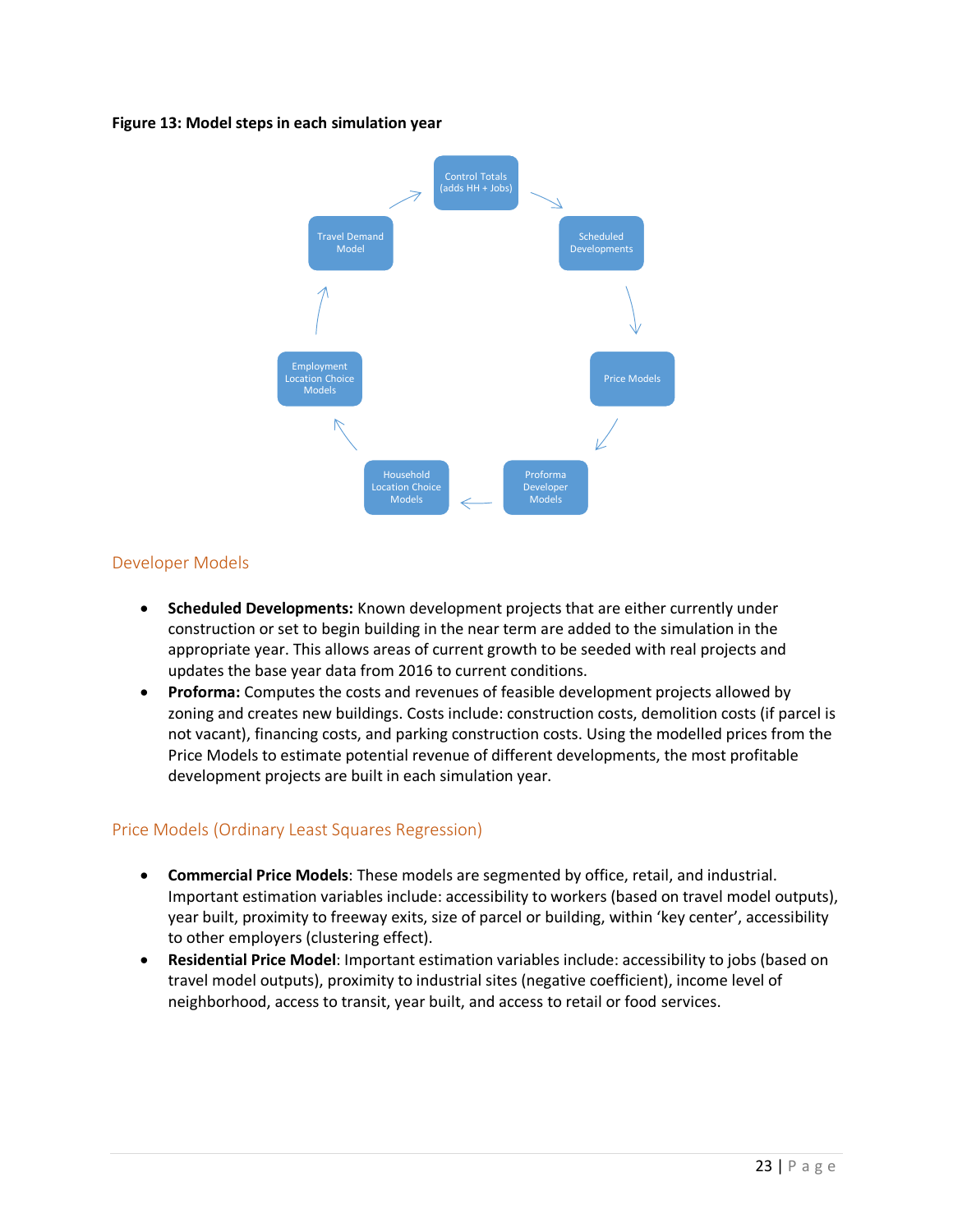# <span id="page-24-0"></span>Location Choice Models (Multinomial Logit)

- **Employment Location Choice Models**: These models are segmented by employment sector. Important estimation variables include: commercial rent/price per square foot, size of parcel or building, type of commercial building, year built, accessibility to other employers (clustering effect) and accessibility to workers.
- **Household Location Choice Models**: These models are segmented by income. Important estimation variables include: rent or price per residential unit, unit square feet, year built, accessibility to jobs (based on travel model outputs), access to transit, access to retail or food services, average household size of neighborhood, and income level of neighborhood.

#### <span id="page-24-1"></span>Integrated Modelling Approach

An integrated modelling approach that combines land use and travel demand is improves the ability to reflect future conditions that are representative of the dependencies between housing and employment choices and congestion.

Without the travel demand model, the land use model uses only one set of travel times throughout the whole simulation, meaning that regional growth does not affect travel times and congestion does not affect future growth. In contrast, when the land use model runs interactively with the travel demand model, the travel times get updated every time the travel demand model runs. The interaction between the two models occurs every 5 years starting in the simulation year 2020 and concluding in 2040. With each iteration of the travel demand model, land use development patterns are modified because travel time is a factor when deciding where to build future development.

The following picture illustrates the differences between a traditional and an integrated model approach to predicting future land use.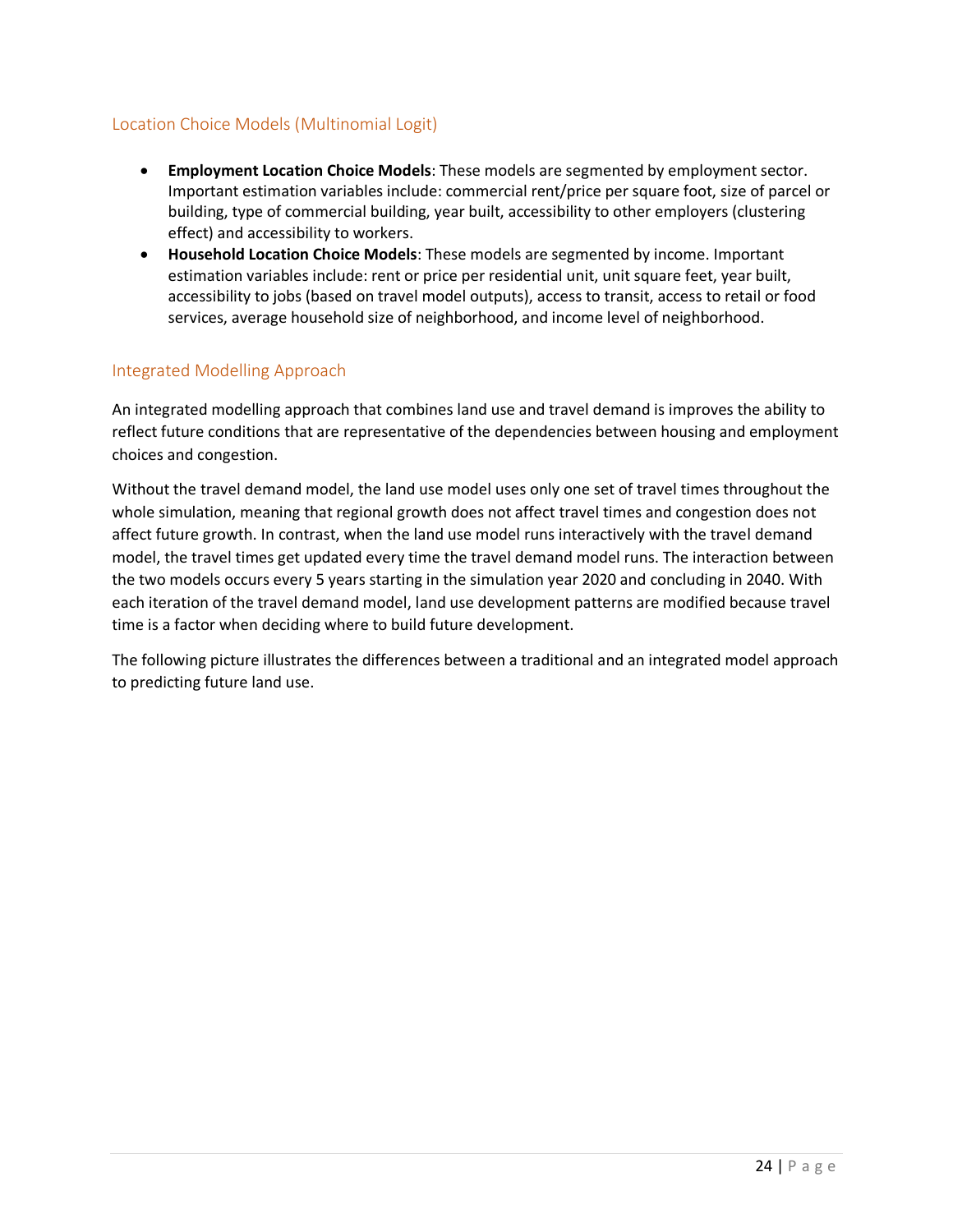#### <span id="page-25-0"></span>**Figure 14: Travel Model Integration**

![](_page_25_Figure_1.jpeg)

The table below shows the differences in expected growth between the traditional modeling approach and the integrated approach. The travel demand model results are based on a "no build scenario", in which the base 2016 roadway network remains static in order to create a true comparison between the two runs.

| County     | Jobs     | Households |
|------------|----------|------------|
| Bernalillo | 0.13%    | 1.45%      |
| Sandoval   | $-1.25%$ | $-3.60%$   |
| Valencia   | $-2.99%$ | $-4.97%$   |
| Torrance   | $-4.74%$ | $-7.35%$   |

#### <span id="page-25-1"></span>**Figure 15: Forecast Differences by County when Applying an Integrated Model Approach**

All counties except Bernalillo County show a declining share of growth within an integrated modeling framework. This reflects the decreased access to key destinations from surrounding counties when future congested travel times are introduced. As congestion levels rise, Valencia, Sandoval and Torrance become less attractive for future development given that many trip purposes and in particular work commutes are destined for Bernalillo County.

Integration between the land use and travel demand models is a more realistic approach to forecasting. By allowing the models to interact we are able to better simulate real world decision-making as we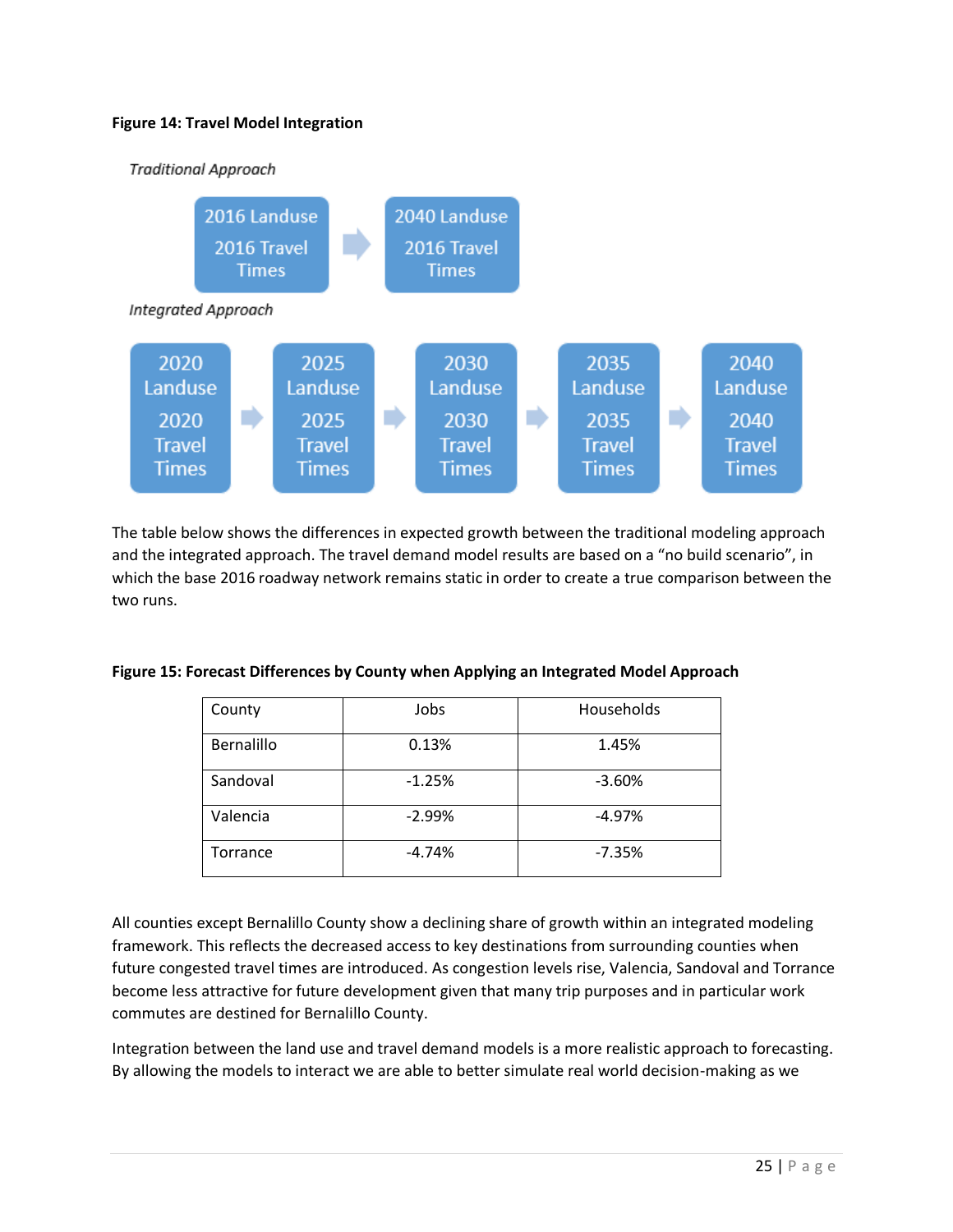know that issues of congestion and travel times to common destinations often play a role in where households and employers chose to locate.

### <span id="page-26-0"></span>Assumptions and Limitations of UrbanSim

UrbanSim is a model system, and models are abstractions, or simplifications, of reality. Only a small subset of the real world is reflected in the model system, as needed to address the kinds of uses outlined above. Like any model, or analytical method, that attempts to examine the potential effects of an action on one or more outcomes, there are limitations to be aware of.

- *Boundary effects are ignored.* Interactions with adjacent metropolitan areas pose modeling difficulties due to boundary effects. For example, MRMPO does not model interactions with Santa Fe even though residents of the Mid-Region work in Santa Fe or vice-versa.
- *Zoning regulations are assumed to be binding constraints on the actions of developers.* Parcels are constrained by their zoned densities with the exception of the known scheduled developments which are always built, and approved master planned areas which are updated to reflect the intended uses and densities shown in the plans.
- *UrbanSim is a regional land use model and results should not be used at a parcel level.*  While UrbanSim is a microsimulation model, results are intended to be aggregated to larger geographies such as DASZs in order to avoid the inaccuracy inherent at the parcel level.
- *Behavioral patterns are assumed to be relatively stable over time.* The UrbanSim model assumes that behavioral patterns will not change dramatically over time. Models are estimated using observed data, and the parameters reflect a certain range of conditions observed in the data. If conditions were to change dramatically, such as fuel prices tripling and continuing to increase, it is probably the case that fundamental changes in consumption behavior, such as vehicle ownership and use, would result.

# <span id="page-26-1"></span>Evaluate and Finalize Forecast

With more than 600,000 parcels and 300,000 buildings spread across 926 zones and 9,600 square miles, it can be a daunting task to evaluate a socioeconomic forecast. In order to distill this process into a manageable form, MRMPO developed several automated indicators that are essentially a series of summary tables that allow reviewers to interrogate and evaluate each simulation from a variety of angles. These summaries are as follows:

*Regional Summary:* Key variables including new households and employment by sector were compared against 2040 control totals for accuracy.

*County Summary:* Key variables including new households and new jobs were compared to previous forecasts, baseyear distributions and recent growth trends.

*REMI Area Summary:* Key variables including new households and new jobs were compared to previous forecast, baseyear distributions and recent growth trends.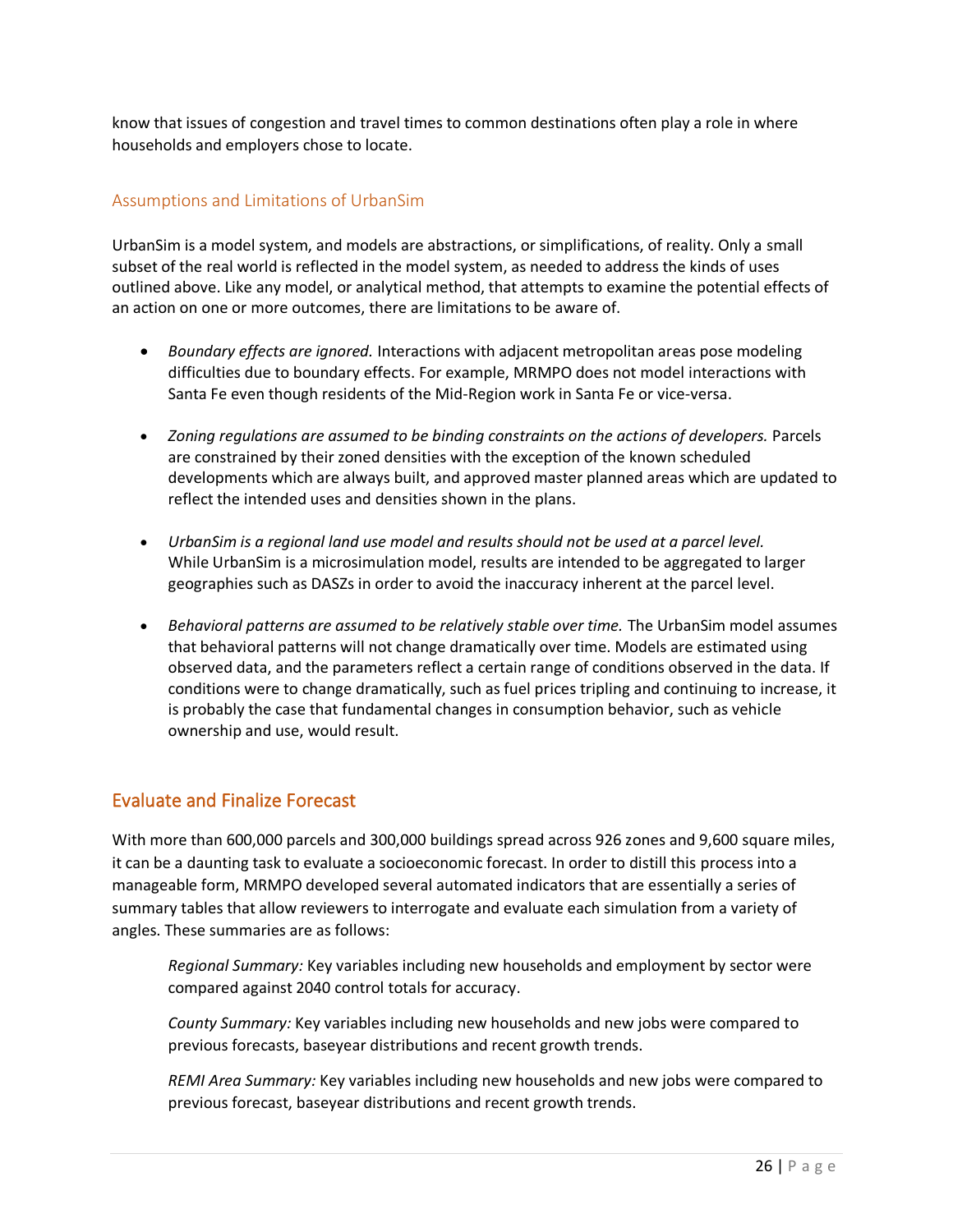*Subarea Summary:* Key variables including new households and new jobs were compared to Master plans and recent growth trends.

*DASZ Summary:* Key variables such as new households and new jobs were visualized by zone in ArcGIS and evaluated based on known growth expectations as gathered through the development review process and interviews.

These summary tables combine with professional judgement and user feedback to constitute an interactive process to evaluate the success of a simulation in creating a reasonable and accurate forecast that is rooted in both local expertise and technical rigor.

There were three key points where MRMPO sought broad feedback from the planning and development communities. First, outreach and interviews were performed to develop the inputs regarding pipeline projects and known developments. Second, MRMPO developed a series of initial draft forecast maps that were reviewed by many of the same people who were interviewed during the first round of outreach. These were personal meetings and interviews which led to a second round of simulation enhancements. After the second draft was developed, MRMPO created an interactive online map that showed new households and employment by zone. The link to this map was provided to the forecast reviewers from the first two meetings for yet a third round of feedback from local development experts. In addition, MRMPO staff continued to review the forecast internally and incorporate refinements as necessary. Following these efforts, the forecast was ready to be finalized.

The finalization phase is the very last step of producing a forecast, and it includes a variety of technical quality checks and cleaning that relate to the land use model output in order to develop a socioeconomic dataset that is ready to be integrated into the travel demand model and distributed to member governments for their use.

The primary emphasis of the forecast finalization step includes:

- Small rounding adjustments to population to match regional forecast
- Review vacancy rates and perform minor adjustments where necessary
- Review household sizes and perform minor adjustments as necessary
- Apply final refinements that were not captured by the simulation

# <span id="page-27-0"></span>Off-Model Forecasts

There are some specific areas and variables that do not lend themselves to forecasting using a land use model. Kirtland Air Force Base and Tribal lands are unique in that they do not abide by the general market-based theory implemented in UrbanSim. For example, Air Force Base jobs are determined primarily by federal government contracts and programs and are not suitable for a site selection analysis in that there is only one area to locate such jobs—on the base. Tribal governments often have requirements about who can own a home and operate a business on tribal lands and therefore it is not reasonable to subject these lands to normal market forces that drive growth. In both of these cases, forecasts are developed independent of the land use model and are attached to the socioeconomic dataset in a post-processing step.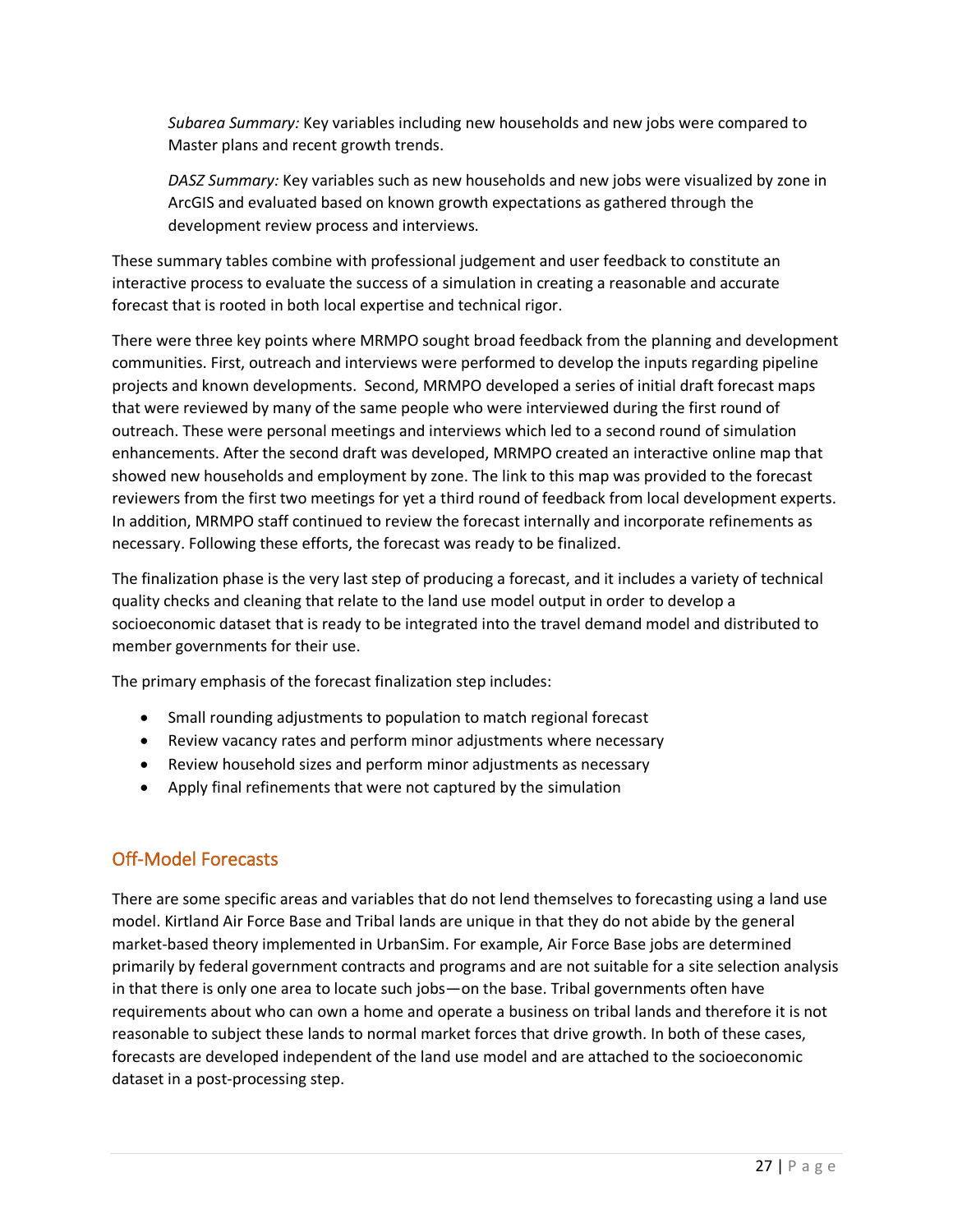#### <span id="page-28-0"></span>Kirtland Air Force Base

Planners from Kirtland Air Force Base were interviewed and provided input regarding the forecast assumptions related to future housing, group quarters, and jobs on the base. Housing on the base is privatized and operated by Kirtland Family Housing LLC. At the time of the forecast production there were no plans to build new housing or demolish existing housing on the base. As such, housing was projected to remain fairly constant between 2016 through 2040. In addition, there are no explicit plans to expand group quarters facilities on the base, and as such the dormitory population is projected to see just a slight increase as existing beds are filled. Finally, at the time of the forecast there were no known plans to expand or reduce operations at the base by the federal government. Without existing data to inform an employment forecast on the base, it was determined that the appropriate course of action would be to be hold employment constant throughout the forecast period. If there is new information available at a later date it can be incorporated into future forecast updates.

#### <span id="page-28-1"></span>Tribal Land

Tribal Governors' Offices within the region were sent formal letters inviting their participation in the forecasting process which were followed by an in-person all day even to get Tribal input on the forecast as well as the MTP as a whole. Several planners for different tribes participated in this process by providing input through interviews at the in-person event. The tribes that did not participate were forecast forward using a simple linear trend method which took into account the historical pace of growth. The growth forecast on tribal land is considered to fall within the regional control totals and therefore this off-model forecast was subtracted from the overall regional control totals available for allocation by the UrbanSim land use model to the remaining DASZs in the region.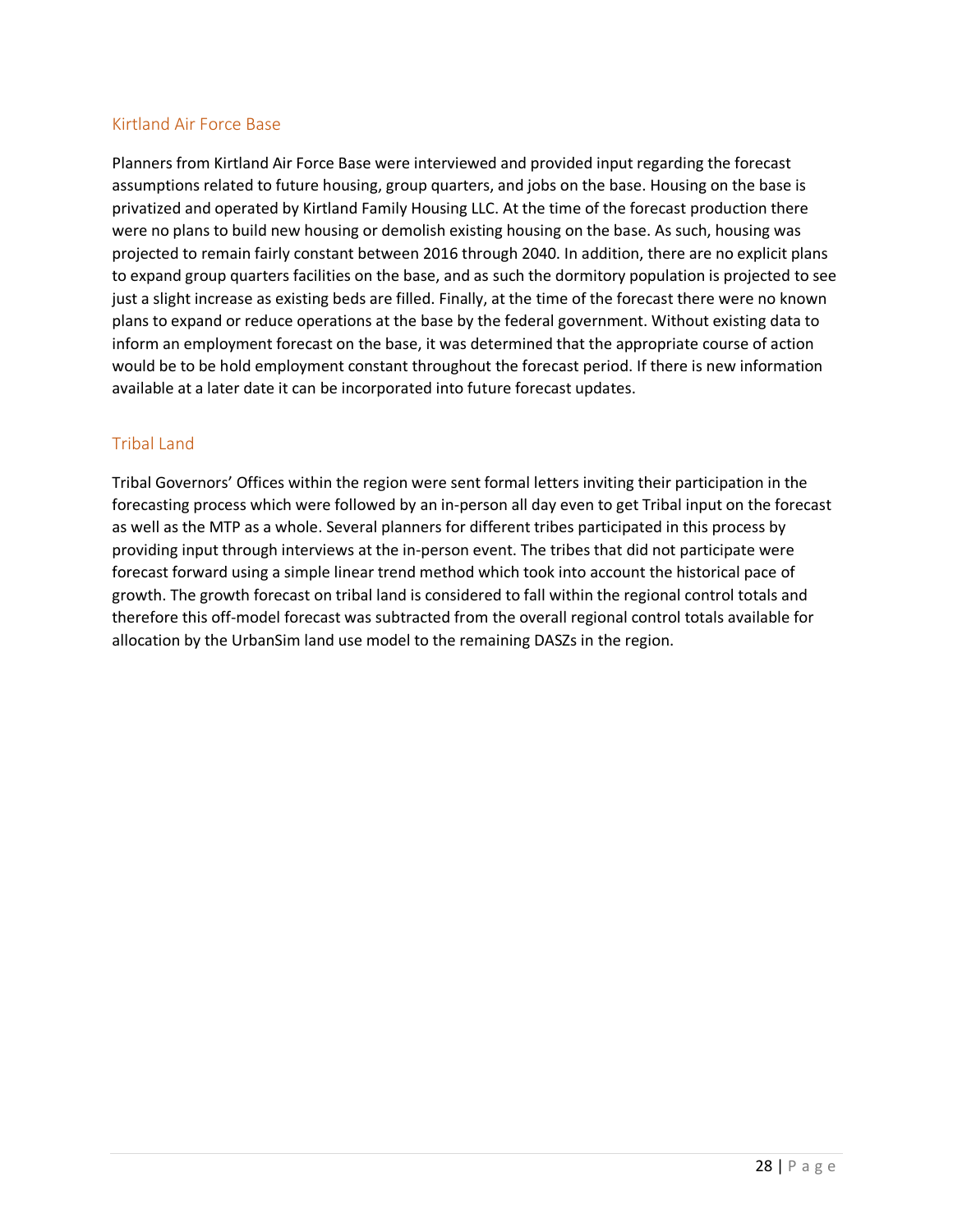# **Estimate and Forecast Summary**

# <span id="page-29-1"></span><span id="page-29-0"></span>Total Population

By 2040 it is projected that the region will have a population of 1,121,020. The region is projected to grow by 194,000 people, which amounts to an overall 24-year growth of 21 percent or an average annual growth rate of 1 percent. By comparison, the region grew by 82 percent in the thirty years between 1980 and 2010. The growth will be shared among all counties, with Bernalillo County capturing the largest numeric growth and its surrounding counties experiencing faster growth.

|                    | 2016              | 2040              | <b>Numeric</b> | Percentage |
|--------------------|-------------------|-------------------|----------------|------------|
| <b>County</b>      | <b>Population</b> | <b>Population</b> | Growth         | Growth     |
| Bernalillo         | 681,854           | 832,206           | 150,352        | 22%        |
| S. Santa Fe        | 10,397            | 11,564            | 1,167          | 11%        |
| Sandoval           | 142,066           | 177,390           | 35,324         | 25%        |
| Torrance           | 15,584            | 18,319            | 2,735          | 18%        |
| Valencia           | 76,484            | 81,541            | 5,057          | 7%         |
| <b>MRCOG Total</b> | 926,385           | 1,121,020         | 194,635        | 21%        |

#### <span id="page-29-3"></span>**Figure 16: Population by County, 2016 and 2040**

# <span id="page-29-2"></span>Household Population

Household population differs from total population in that it excludes all people living in group quarters living arrangements such as prisons, dormitories, and long-term care facilities. In 2016, there were about 15,000 residents of group quarters, and this is expected to rise to approximately 21,000 in 2040. Four of every five persons residing in group quarters live in Bernalillo County. Senior living and retirement communities that do not provide live-in care are not considered group quarters, and are counted the same as any other multifamily building.

#### <span id="page-29-4"></span>**Figure 17: Household Population by County, 2016 and 2040**

|                    | 2016              | 2040              |                |            |
|--------------------|-------------------|-------------------|----------------|------------|
|                    | <b>Household</b>  | <b>Household</b>  | <b>Numeric</b> | Percentage |
| <b>County</b>      | <b>Population</b> | <b>Population</b> | Growth         | Growth     |
| Bernalillo         | 670,064           | 815,591           | 145,527        | 22%        |
| S. Santa Fe        | 10,397            | 11,564            | 1,167          | 11%        |
| Sandoval           | 141,074           | 176,000           | 34,926         | 25%        |
| Torrance           | 15,078            | 17,611            | 2,533          | 17%        |
| Valencia           | 74,896            | 79,317            | 4,421          | 6%         |
| <b>MRCOG Total</b> | 911,509           | 1,100,083         | 188,574        | 21%        |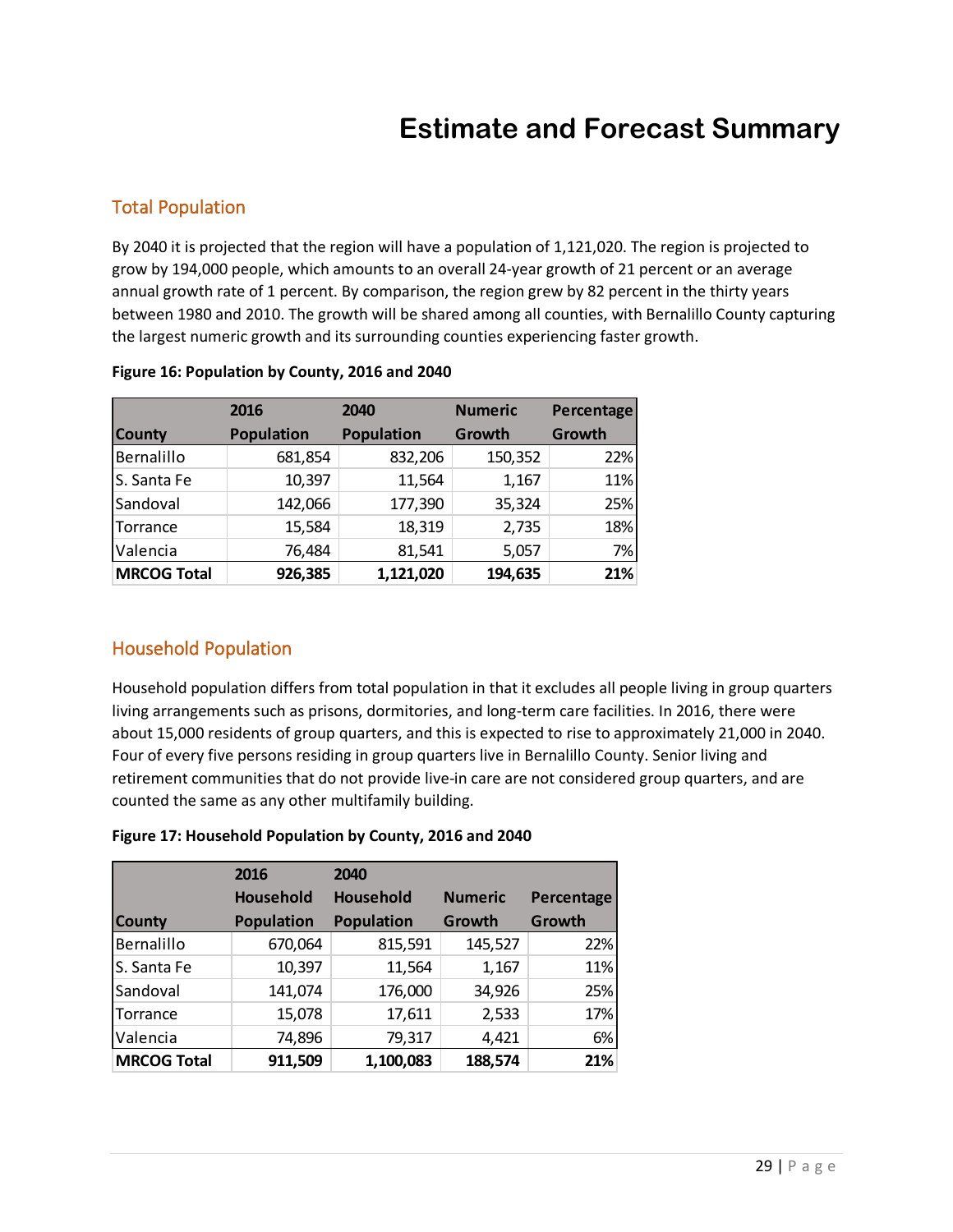# <span id="page-30-0"></span>**Households**

Households are the equivalent of all occupied housing units. A household can be comprised of one or more persons who may or may not be related by blood or marriage. In 2016 there were 360,969 households in the region, and 911,509 persons living in households. Therefore, the average household size was 2.53 persons per household. By 2040 this will increase slightly to 2.57 persons per household as the region adds another 66,000 households and the large millennial cohort reaches child rearing age.

|                    | 2016              | 2040              | <b>Numeric</b> | Percentage |
|--------------------|-------------------|-------------------|----------------|------------|
| <b>County</b>      | <b>Households</b> | <b>Households</b> | Growth         | Growth     |
| Bernalillo         | 272,867           | 320,936           | 48,069         | 18%        |
| S. Santa Fe        | 3,986             | 4,315             | 329            | 8%         |
| Sandoval           | 50,569            | 64,005            | 13,436         | 27%        |
| Torrance           | 6,086             | 7,157             | 1,071          | 18%        |
| Valencia           | 27,461            | 30,944            | 3,483          | 13%        |
| <b>MRCOG Total</b> | 360,969           | 427,357           | 66,388         | 18%        |

<span id="page-30-3"></span>

#### <span id="page-30-1"></span>Housing Units

Housing units are the sum of all occupied and vacant housing units. The forecast includes an additional 72,000 housing units, which is an 18 percent increase over today.

<span id="page-30-4"></span>**Figure 19: Housing Units by County, 2016 and 2040**

|                    |              | 2016 Housing 2040 Housing |        | <b>Numeric Percentage</b> |
|--------------------|--------------|---------------------------|--------|---------------------------|
| <b>County</b>      | <b>Units</b> | <b>Units</b>              | Growth | Growth                    |
| Bernalillo         | 295,704      | 348,729                   | 53,025 | 18%                       |
| S. Santa Fe        | 4,426        | 4,733                     | 307    | 7%                        |
| Sandoval           | 55,738       | 70,000                    | 14,262 | 26%                       |
| Torrance           | 7,810        | 8,305                     | 495    | 6%                        |
| Valencia           | 30,745       | 34,476                    | 3,731  | 12%                       |
| <b>MRCOG Total</b> | 394,423      | 466,243                   | 71,820 | 18%                       |

Housing units are projected to grow at the same rate as households, holding the vacancy rate at 8 percent.

# <span id="page-30-2"></span>Housing Type

MRCOG forecasts housing units by type, distinguishing between single family and multi-family units. Manufactured housing and unattached housing fall within the single family category, and all attached housing structures with two units or more are considered multi-family.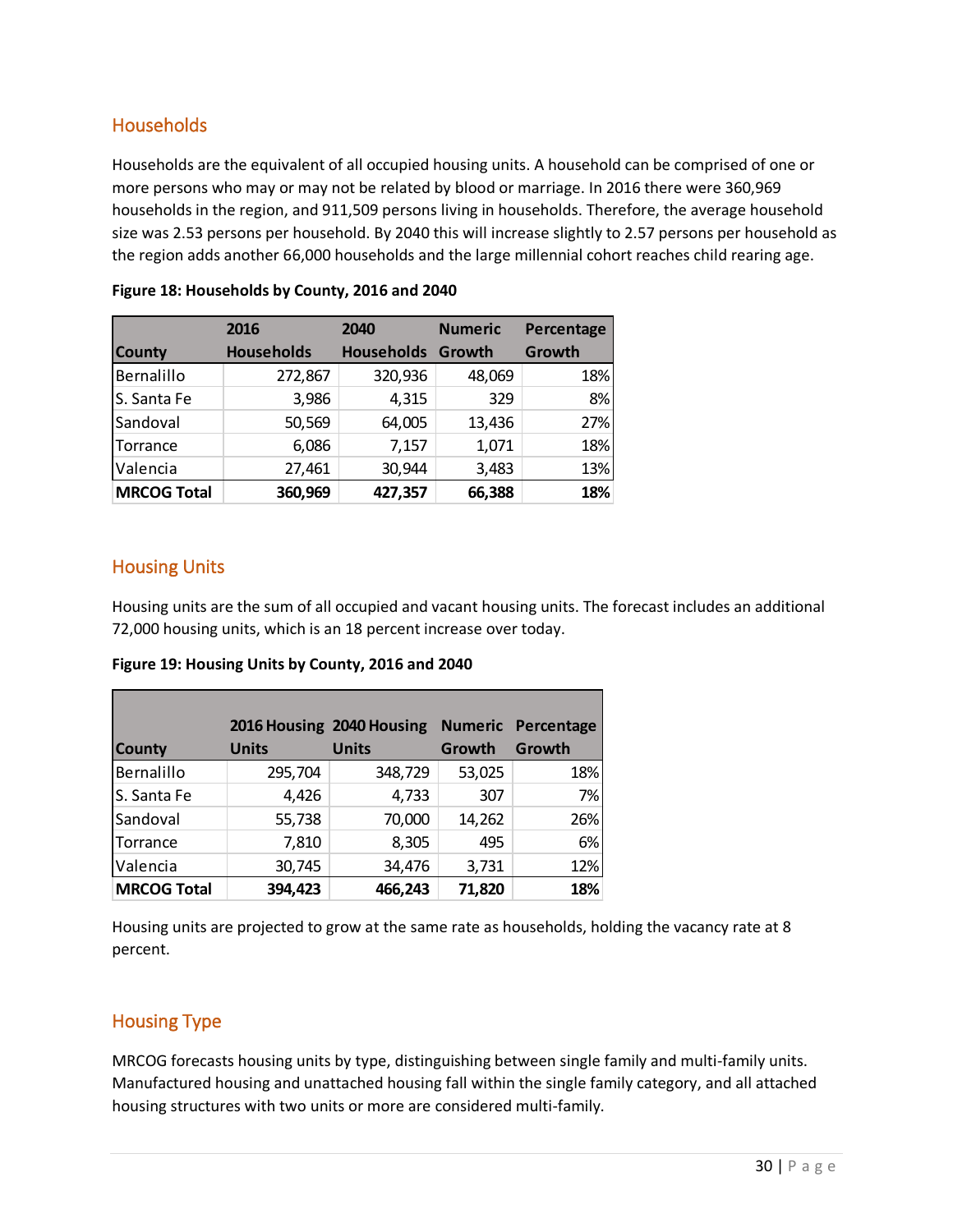Currently, single family units represent 80 percent of the region's housing stock. This is expected to decline slightly to 77 percent by 2040. Approximately 28,000 new multi-family units are expected to be built over the forecast period, increasing the current multi-family stock by 35 percent. Single family units will still represent the majority of new homes; with 44,000 new single family homes they will represent two of every three new units built.

|                    | 2016 Single         | 2040 Single         |        | <b>Numeric Percentage</b> |
|--------------------|---------------------|---------------------|--------|---------------------------|
| <b>County</b>      | <b>Family Units</b> | <b>Family Units</b> | Growth | Growth                    |
| Bernalillo         | 220,599             | 248,120             | 27,521 | 12%                       |
| S. Santa Fe        | 4,405               | 4,729               | 324    | 7%                        |
| Sandoval           | 52,620              | 64,706              | 12,086 | 23%                       |
| Torrance           | 7,610               | 8,029               | 419    | 6%                        |
| Valencia           | 29,360              | 32,916              | 3,556  | 12%                       |
| <b>MRCOG Total</b> | 314,594             | 358,500             | 43,906 | 14%                       |

#### <span id="page-31-1"></span>**Figure 20: Single Family Housing Units by County, 2016 and 2040**

#### <span id="page-31-2"></span>**Figure 21: Multi-Family Housing Units by County, 2016 and 2040**

|                    | 2016               | 2040               |        |                           |
|--------------------|--------------------|--------------------|--------|---------------------------|
|                    | <b>Multifamily</b> | <b>Multifamily</b> |        | <b>Numeric Percentage</b> |
| <b>County</b>      | <b>Units</b>       | <b>Units</b>       | Growth | Growth                    |
| Bernalillo         | 75,105             | 100,609            | 25,504 | 34%                       |
| S. Santa Fe        | 21                 | 4                  | (17)   | $-81%$                    |
| Sandoval           | 3,118              | 5,294              | 2,176  | 70%                       |
| Torrance           | 200                | 276                | 76     | 38%                       |
| Valencia           | 1,385              | 1,560              | 175    | 13%                       |
| <b>MRCOG Total</b> | 79,829             | 107,743            | 27,914 | 35%                       |

# <span id="page-31-0"></span>Total Employment

Overall, the region is projected to gain 73,000 new jobs between 2016 and 2040 to reach a total employment forecast of 485,000. Bernalillo County, which includes the City of Albuquerque, will continue to be the economic engine for both the state and the region. With over 413,000 jobs in 2040, it will contain four out of every five jobs in the region. However, it is notable that surrounding counties are expected to see much faster job growth. Sandoval County will see more substantial employment growth than it has seen in the past, as it is forecast to grow by 20 percent. This growth is driven by the City of Rio Rancho, which is expected to attract new jobs in order to meet the demands of a growing population. There is evidence of this potential by its rapidly expanding health services sector. Valencia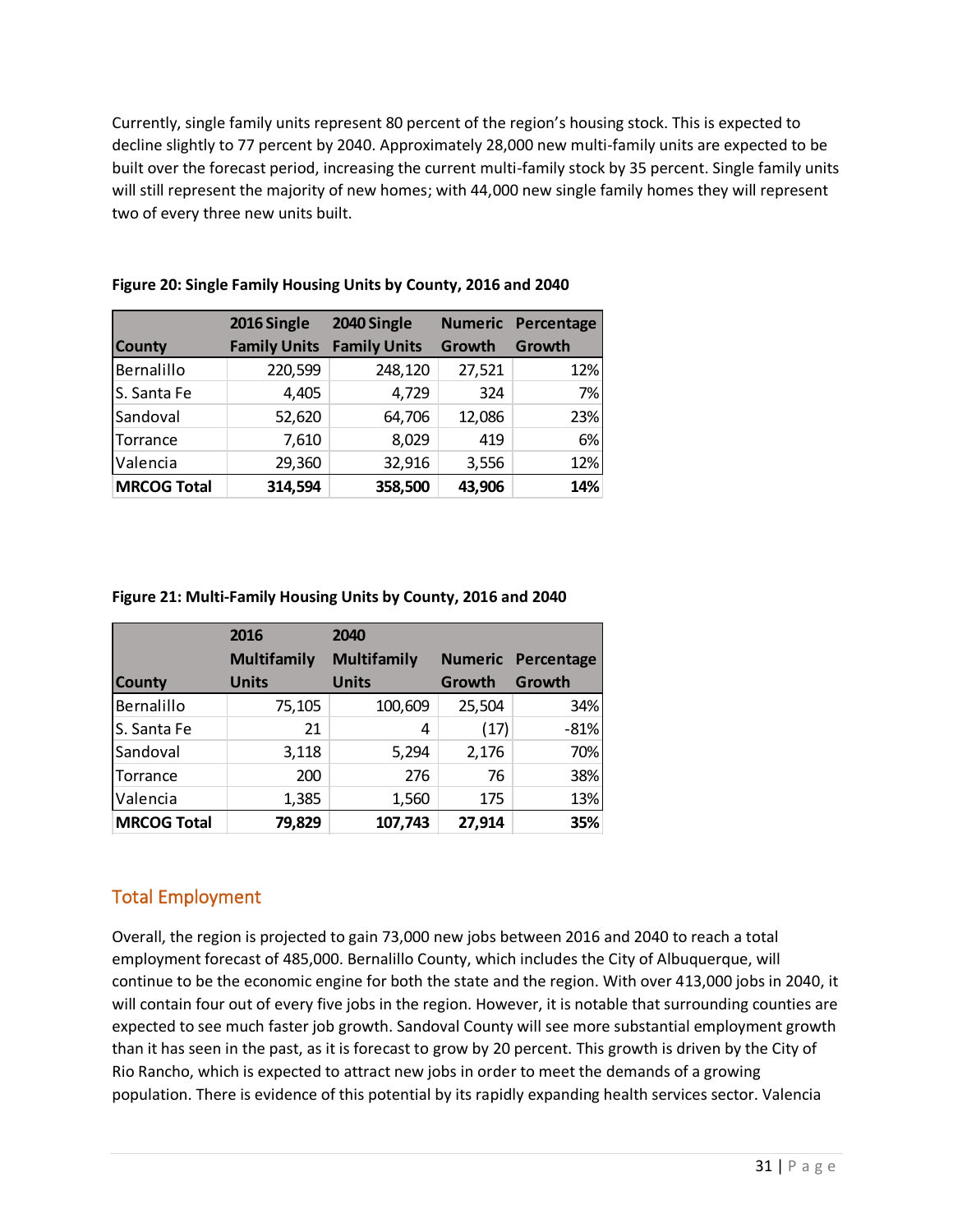County is also expected to see a 19 percent employment expansion that will help to provide more convenient options for the existing workforce and grow local economies.

<span id="page-32-1"></span>

| Figure 22: Employment by County, 2016 and 2040 |
|------------------------------------------------|
|------------------------------------------------|

|                    |         |                            | <b>Numeric</b> | Percentage |
|--------------------|---------|----------------------------|----------------|------------|
| <b>County</b>      |         | 2016 Jobs 2040 Jobs Growth |                | Growth     |
| Bernalillo         | 352,002 | 413,338                    | 61,336         | 17%        |
| S. Santa Fe        | 1,784   | 2,111                      | 327            | 18%        |
| Sandoval           | 35,852  | 42,991                     | 7,139          | 20%        |
| Torrance           | 4,322   | 5,118                      | 796            | 18%        |
| Valencia           | 18,123  | 21,606                     | 3,483          | 19%        |
| <b>MRCOG Total</b> | 412,083 | 485,164                    | 73,081         | 18%        |

# <span id="page-32-0"></span>Basic, Service and Retail Employment

MRCOG identifies three broad employment groups for travel demand modeling purposes: basic, retail, and services. They include the sectors listed below, which are based on the two-digit North American Industrial Classification System (NAICS):

Basic - agriculture, mining, construction, manufacturing, transportation, communications, utilities, wholesale, military

Retail - retail trade, eating and drinking establishments

Services - finance, real estate, professional and technical jobs, management, administration, education, health care, social assistance, arts, entertainment, recreation, lodging, government

The following charts display the number of jobs in each group and the relative share of each group of the overall employment total for 2016 and 2040.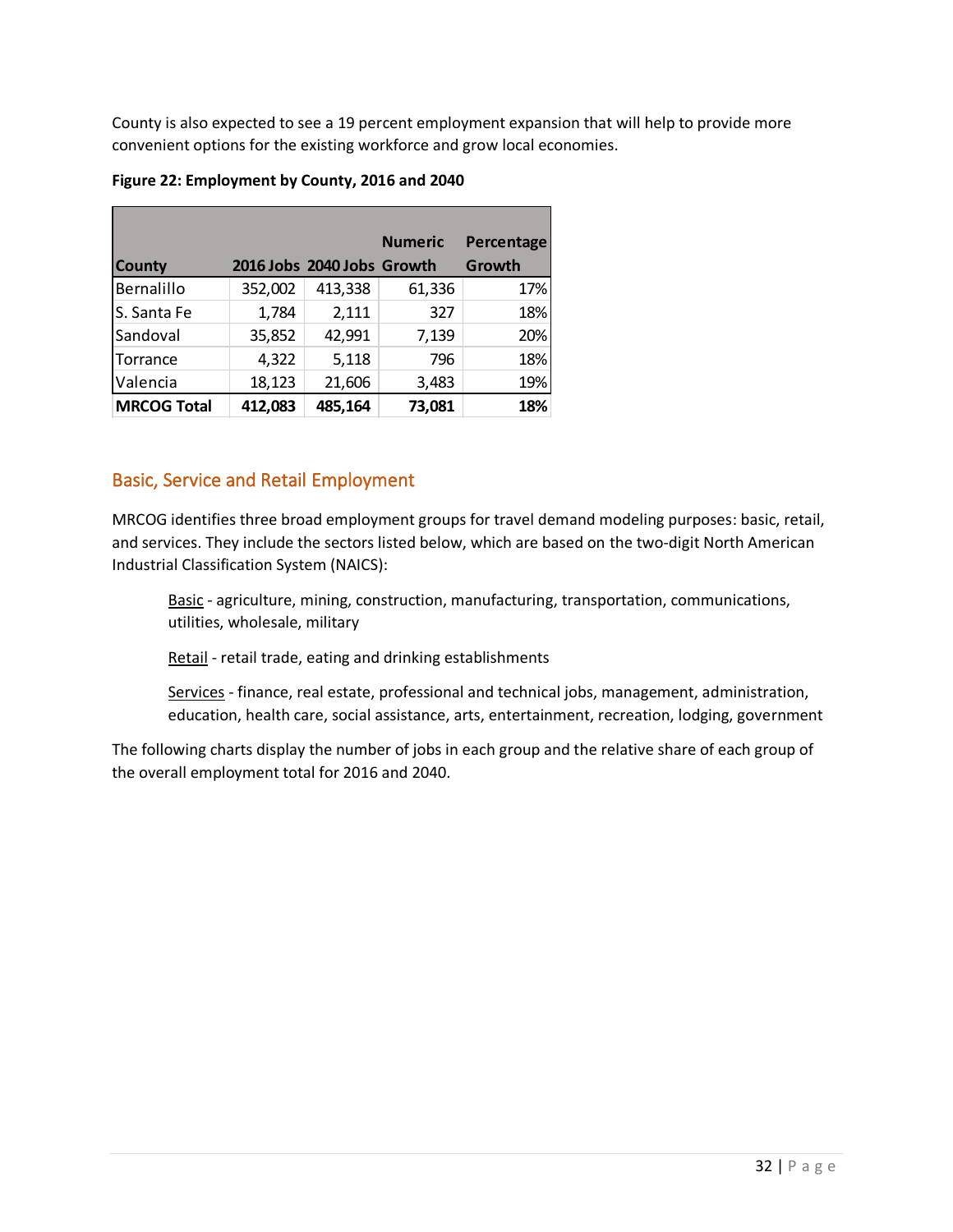![](_page_33_Figure_0.jpeg)

#### <span id="page-33-0"></span>**Figure 23: Employment distribution by Sector Group, 2016 and 2040**

Overall distribution of employment based on these three groups is projected to shift over time with a growing emphasis towards service jobs. Retail and basic industries will grow in overall numbers but decline slightly as a total share of employment. The shift towards a larger share of service jobs is led by expected growth in education and health-related jobs which are highly correlated with population growth. Increases in basic employment are fueled primarily by the construction industry, which will continue to recuperate jobs lost during the recession. Retail employment will grow, but at a much slower rate than the population.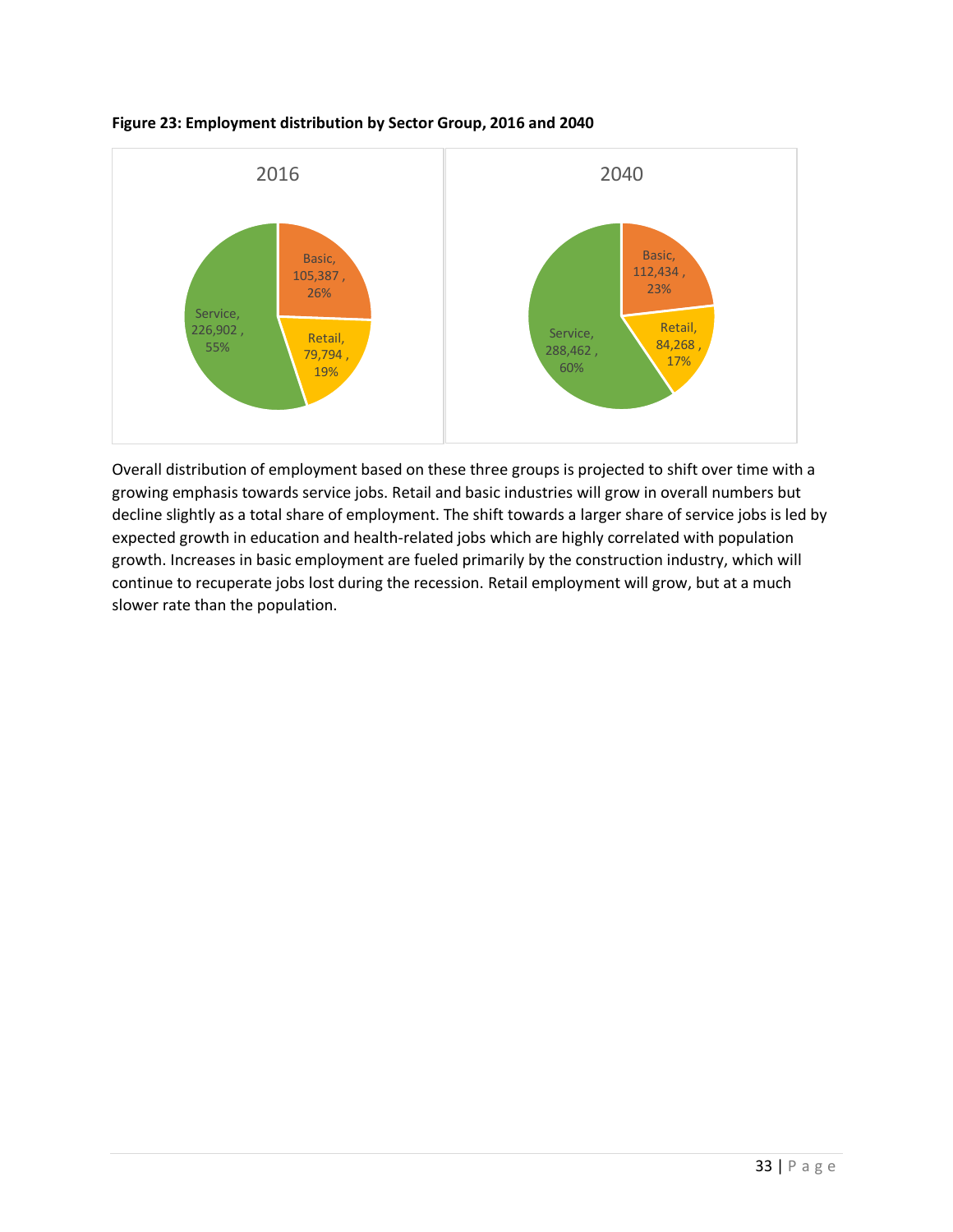# **APPENDIX A: Land Use Categories**

<span id="page-34-0"></span>MRMPO aggregates local land use types into the following categories:

**Single Family** includes all free-standing residential homes including mobile homes, or single attached housing including townhouses. It also includes home businesses.

**Multi Family** includes all attached housing with 3 or more units, or dense housing with 2 or more units. Usually the density exceeds 8 units per acre. It includes residential hotels, independent senior communities, senior housing with limited on-site medical staff, convents and monasteries.

**Commercial Retail** land use includes activities that include retailing merchandise, generally in small quantities directly to the general public, such as drugstores, clothing stores, and furniture stores. It also includes establishments providing services incidental to the sale of merchandise or food and drink such as pool halls, movie theatres, and amusement parks.

**Commercial Services** land use includes neighborhood services (usually under 100,000 square feet) including banks, auto repair and vet services. Home improvement contractors such as roofers and plumbing and heating services are included, as well as small for profit schools such as daycares, barber schools and dance schools. Commercial services may be mixed with light industrial/office.

**Office** includes government and professional office services such as insurance, attorneys, real estate/mortgage companies and other services that may not have as much traffic as commercial services. It also includes medical labs, as well as neighborhood scale physician, dentists, chiropractic and acupuncture offices.

**Industrial** land uses includes both light and heavy uses including construction yards, manufacturing parts for aircrafts, engineering or computers, and gravel or rock excavation. Small industrial uses intermingled with commercial uses may be coded as commercial. Industrial uses intermingled with office uses may be coded as office.

**Medical** land uses includes hospitals, health clinics, nursing homes, and senior housing with full on-site medical care.

**Schools, Universities** are public and private educational facilities, school administrative buildings, community colleges and major universities. Small schools for commercial profit such as dance schools or veterinarian schools and day cares will fall into commercial services.

**Airports** include terminal buildings, hangars, runways and heliports.

**Transportation and Parking** includes all road and highway rights-of-way, and parking structures and lots over 2 acres.

**Irrigated Agriculture** includes some rural residential, or is purely for farming or production of some kind.

**Dry Rangeland** refers to some rural residential, fallow agriculture, private stables, coops and corrals. It is also often designated on vacant land in rural areas.